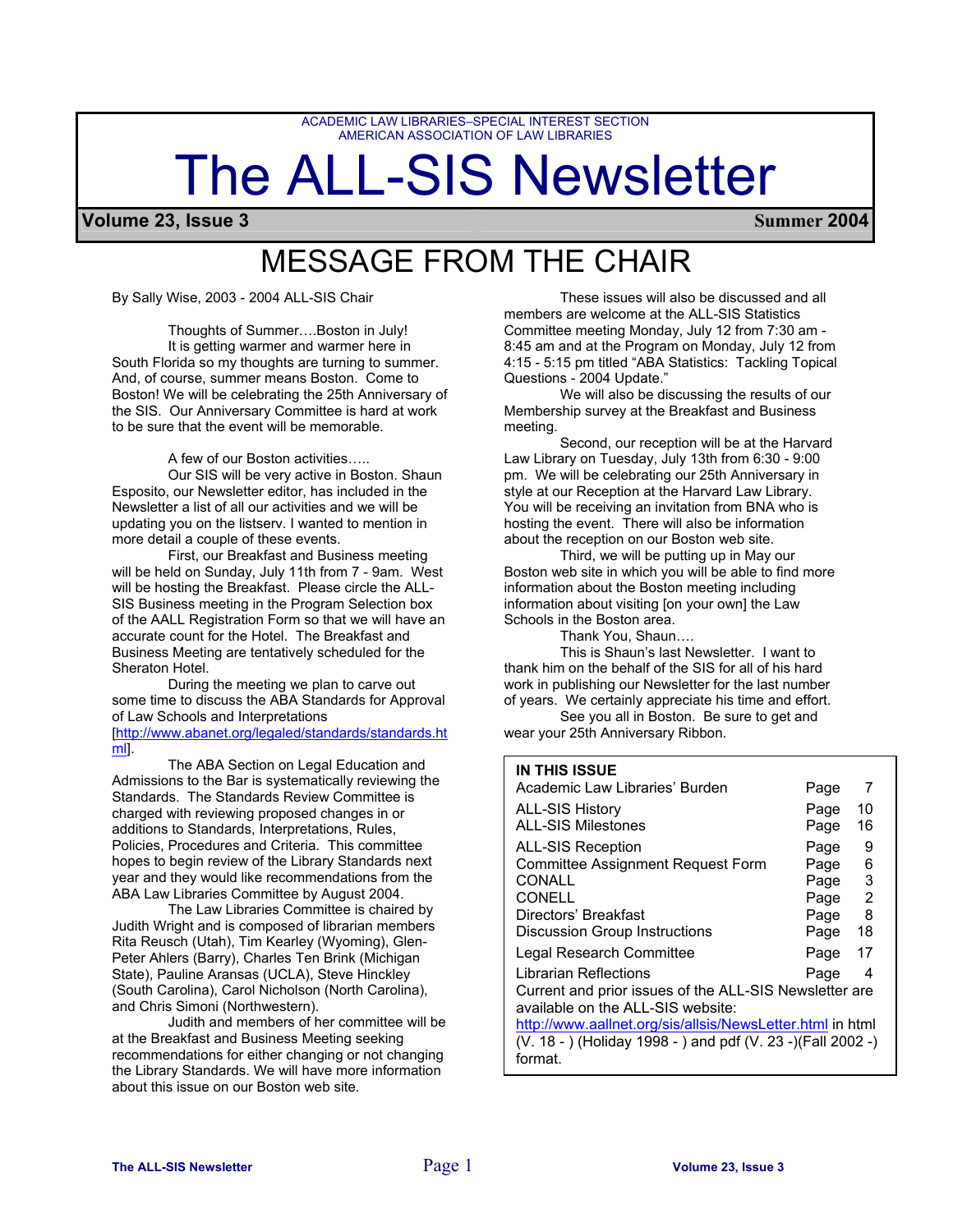# **Newer Law Librarians Register for CONELL Now!**

## **What is CONELL?**

The Conference of Newer Law Librarians (CONELL) is held every year at the American Association of Law Libraries Annual Meeting and Conference. CONELL welcomes newer members of the profession to the organization, introduces them to the Association and its leaders, and provides a setting for newer members to become acquainted with each other. Participants have an opportunity to talk with representatives from AALL's many Committees and Special Interest Sections to find out firsthand how to get involved and enjoy the benefits of Association membership. CONELL offers a chance to learn about the Association while meeting new people and having some fun.

The 2004 CONELL Program:

This year, CONELL will be held on Saturday, July 10 from 7:30 a.m. to 5:15 p.m.

The morning features presentations from experienced AALL members, and open sessions with AALL experts from various areas of law librarianship and with chapter, SIS and committee representatives.

After lunch in the Sheraton Boston Hotel, the afternoon will be devoted to a guided tour of Boston, including Beacon Hill, Back Bay, and the Waterfront. Participants will be able to walk into the North End, Boston's famous Italian neighborhood, and visit the Old North Church, where the lanterns were hung to signal the beginning of Paul Revere's ride.

For the first time this year, CONELL will sponsor "Dutch Treat Dinners" at 7:00 p.m. on Friday, July 9. These dinners will give CONELL participants a chance to meet each other and members of the Mentoring Committee before the beginning of the official conference.

# **How to Register for CONELL:**

Be sure to register for CONELL when you submit your AALL Annual Meeting and Conference registration: http://www.aallnet.org/events/04 registration.asp.

Preregistration is required by June 4, 2004: \$100.00

## **Learn More about CONELL**:

To learn more about CONELL, visit the Mentoring Committee's website: [http://www.aallnet.org/committee/mentoring/.](http://www.aallnet.org/committee/mentoring/)

The Association gratefully acknowledges West for its support of this program.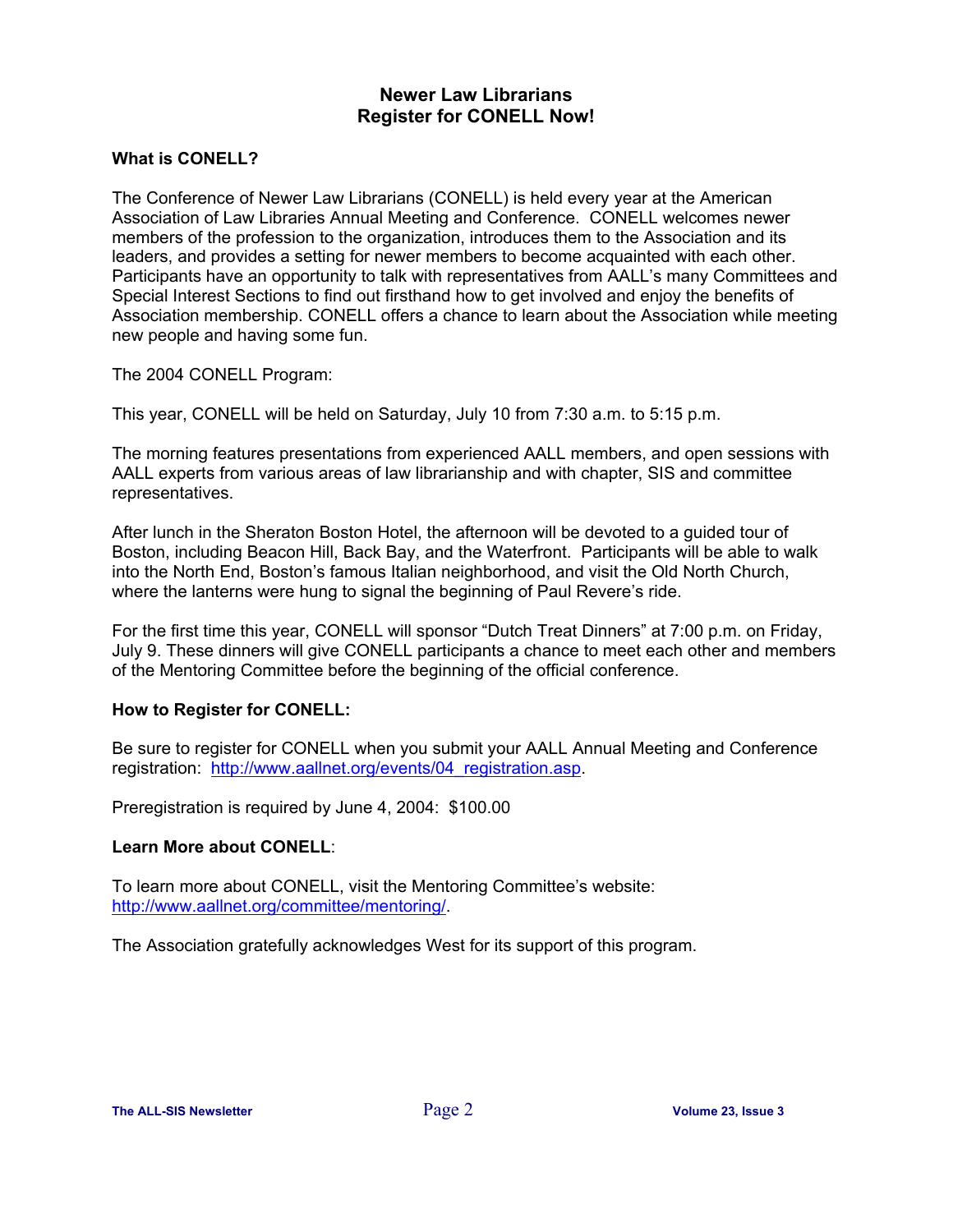# William S. Hein & Co., Inc.'s 22nd Annual



WHEN: Sunday, July 11, 2004 at 7:00 a.m.

WHERE: Boston, MA-Along the scenic Charles River

The Fun Walk & Run will begin at the foot of the  $\bigstar$  Massachusetts Ave. Bridge and Storrow Dr.

**HOTEL PICK-UP:** Buses will be at ★ The Sheraton Boston Hotel at 39 Dalton St. beginning at 6:15 a.m. to shuttle runners to the race site. Last bus leaves the Sheraton at 6:30 a.m. sharp!!



REGISTER TODAY! More information to follow in your Fun Walk & Run registration packet

#### ARE YOU A NEW ACADEMIC LAW LIBRARIAN OR DO YOU KNOW SOMEBODY NEW?

Are you a new academic law librarian? If so, this is for you! Please join us at CONALL - the Conference of Newer Academic Law Librarians - to be held on Tuesday, July 13 from 5:15 to 6:15 pm at the Harvard Law Library. Transportation to HLS is being provided by the generosity of BNA, Inc., so it will be easy for you to get there. The program will involve a short skit and lots of time for Q&A, where we will have librarians representing all departments in academic law libraries to respond to your questions.

While there, you will be able to meet with your mentor. Don't know about this? Well, if you are interested in having a [mentor, just go to the website for the AALL Committee on](http://www.aallnet.org/committee/mentoring/mentee_form.html) Mentoring and fill out the form at http://www.aallnet.org/committee/mentoring/mentee\_form.html - and you will be matched with an academic law librarian who best fits your requests. [If you are not new and [are reading this and you want to be a mentor, please fill](http://www.aallnet.org/committee/mentoring/mentor_form.html) out the form at http://www.aallnet.org/committee/mentoring/mentor\_form.html.]

Following our CONALL, the annual ALL-SIS Reception will be held at Harvard, so you will already be there to have fun, good food and meet many more academics! Please join us for thi s annual event, where we look forward to meeting you and welcoming you to the academic sector!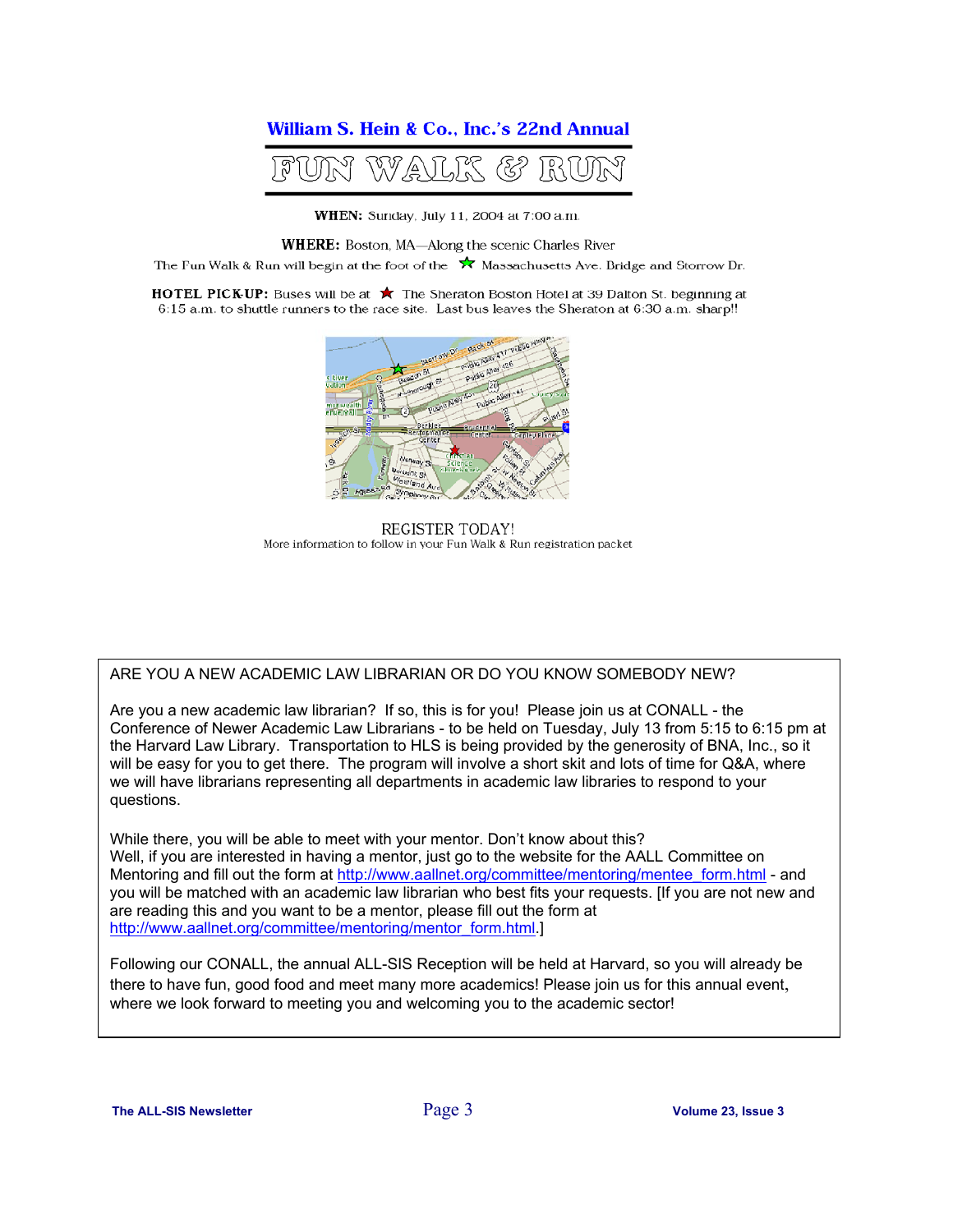#### **Trials and Tribulations of a Law Librarian By Jennifer S. Murray, Reference Librarian Arizona State University Law Library**

*Note: This is the seventh in what is hoped will be a series of columns about the experiences of those in the academic law librarianship profession - ed.*

I honestly thought that my career as an academic law librarian wouldn't be stressful. I know. Don't chuckle too much at my naiveté. I can't recall exactly what I thought my chosen profession would be like. Perhaps I envisioned leaving work with a warm glow about me after hours of assisting law students in their academic pursuit of the truth and law. Regardless of what skewed vision I had upon entering the profession, I've since accepted that there will be moments of hair pulling. And I'd be lying if I said that I didn't enjoy those moments a little. There is a sense of pride that comes with encountering an obstacle and overcoming it. We all can use an adrenaline rush now and then. And since you'll never see me jumping out of an airplane, I might as well get my adrenaline rush from overcoming obstacles while I'm at work.

But, is it just me, or does the obstacle usually involve a faculty member? After having worked at several academic law libraries now, I believe this is the status quo (assuming, of course, that the problem isn't me and I just bring this with me wherever I go). My gut instinct tells me that 90% of stress-related incidents in an academic law library have a direct relationship with law faculty. I figure the remaining 10% is divided among computer malfunctions, interoffice conflict and difficult public patrons.

So here is my theory of why faculty requests tend to generate stress. In general, law faculty do not understand the job of a librarian. Due to the high level of service we provide to the faculty, they never have to think about what it is that we do. The information just magically appears for them soon after they request it. As a result, there is no need for them to understand what we do.

To be sure, there are exceptions to the rule. I currently have the pleasure of working with a faculty member who gets it. When she gives me information, she understands how I am going to use it, and it makes a world of difference in the service I am able to provide her. Because she understands research, she is able to make recommendations for databases or websites to search. In addition, she knows when she is making a request that may not be possible. So she is able to set her own reasonable expectations for my service. But there is another faculty member who also understands what I can do. And, trust me, he uses my abilities to their fullest. Sometimes I wish he didn't really grasp my full potential. As you see, it cuts both ways.

Ultimately, despite the exceptions, a disconnect between librarian and faculty member is the nature of the beast. While I would love to send all faculty to the Jerry McGuire School of Law Libraries where they learn to "help me help you," it's not going to happen. So I've learned that I have to look for teachable moments. I wait for the right time to educate the faculty member on the cost of an interlibrary loan request or the merits of a pdf document. However, I don't tell them everything. After all, there is something to be said for job security. Instead, I use discretion in deciding what information will be useful for them to know. I keep in mind that, more often than not, they really don't want the information about how I found the answer. They just want the answer itself. In all honesty, the disconnect between librarian and faculty works for me. The stress I may encounter as a result of this disconnect is worth the freedom it provides me in doing my job. If someone doesn't know how to do your job, then they can't tell you how to do it. Well, at least in theory, they can't!

**Editorial Changes -** Beginning with the Fall 2004 Newsletter, Leah Sandwell-Weiss will be the Newsletter Editor. She has served as the Web Editor for the past few years and will now take over general editorial duties. Deadline dates for next year's issues of the Newsletter will be announced online. Please consider submitting your articles and information for next year's issues. The Newsletter is only as good as the content contributed by membership. Thanks to all of you who have made the Newsletter a success over these past few years. - Shaun Esposito, outgoing Newsletter Editor.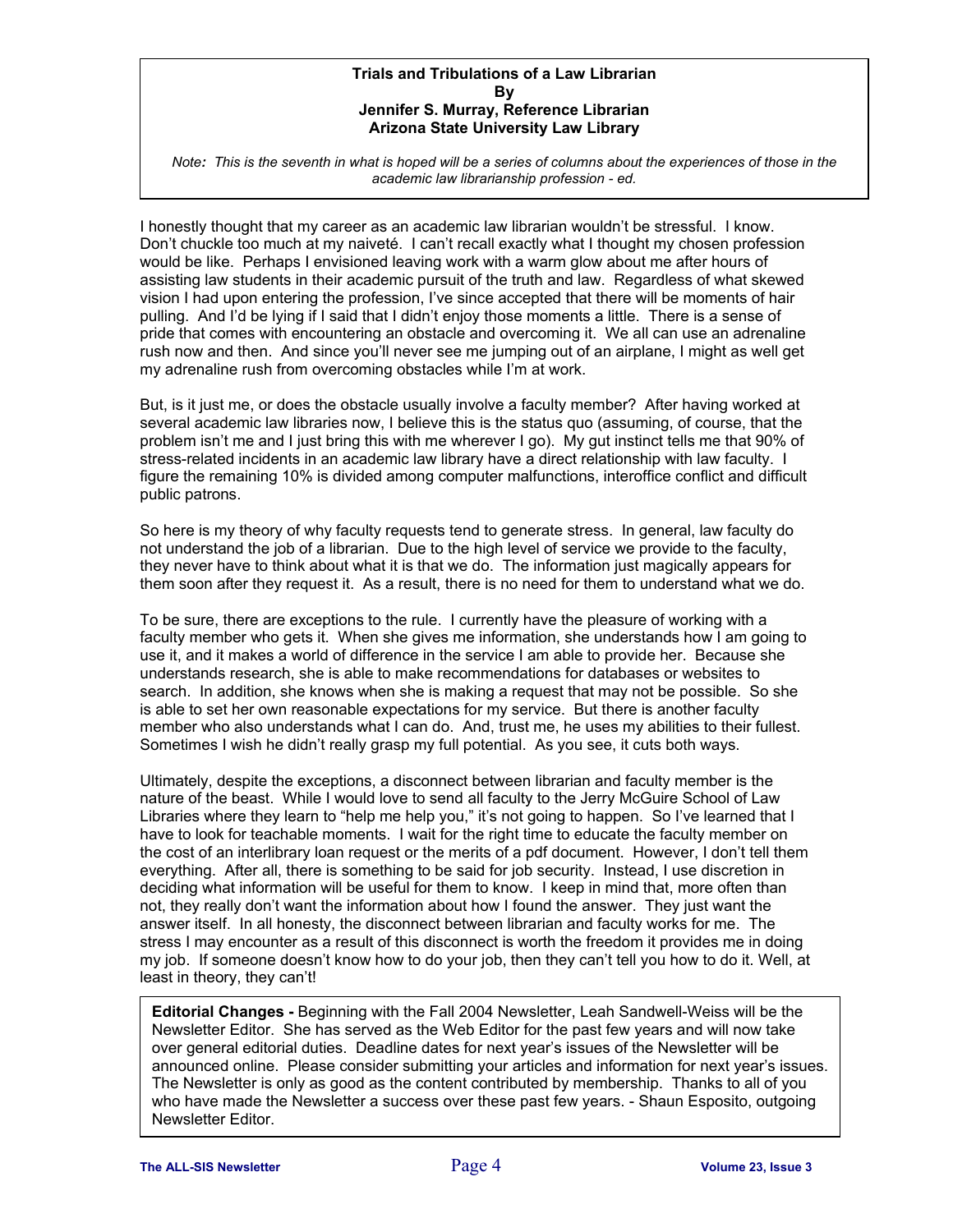# **Your SIS Needs You Now!!**

# **Carole L. Hinchcliff Vice Chair/Chair Elect ALL-SIS**

Working on an ALL-SIS committee is a wonderful way to make your mark on AALL. You get to work with and learn from colleagues who share common interests and help to contribute to the area of academic law librarianship that interests you.

Please let me know how you would like to help the ALL-SIS during the coming 2004 - 2005 academic year by volunteering for committee assignments. [Committee request form follows on next page.] If you have current committee assignment(s), please let me know if you would like to continue to serve ALL-SIS in your current role, or if you would prefer to have a new committee assignment for the coming year.

Whether you are new to the SIS or the profession, or you just never got around to volunteering before, we want you! I plan to appoint as many of you as I can. Don't be surprised if I hear about your talents and call you even if you don't respond!

For information about the charges of each committee over the last year see: [http://www.aallnet.org/sis/allsis/committeecharges.html.](http://www.aallnet.org/sis/allsis/committeecharges.html)

#### **Share Your Advanced Legal Research Materials**

Do you teach an advanced legal research course that focuses on foreign, comparative or international law? The Foreign, Comparative and International Law Special Interest Section is re-designing its webpage and updating our course materials currently accessible at:

[http://brkl.brooklaw.edu/screens/fcilsis.html.](http://brkl.brooklaw.edu/screens/fcilsis.html) We welcome new submissions of all types of course materials including syllabi, reading lists, PowerPoint slides, handouts, bibliographies, assignments, final exams and final projects.

Materials in HTML and non-HTML formats are welcome - the SIS will facilitate conversion to PDF or HTML formats and will host the materials if necessary.

If you know of others who teach ALR-FCIL please encourage them to submit materials.

Please contact Lee Peoples at [lpeoples@okcu.edu](mailto:lpeoples@okcu.edu) if you are willing to share your materials.

#### **New Faculty Services Roundtable**

The ALL-SIS may have a new Faculty Services Roundtable soon. We hope to have a meeting, if only informally, in Boston in July. Further information will be forthcoming in the next few weeks on the ALLSIS Listserv and LAWLIB. In the meantime, contact Janet Katz, [katz@law.harvard.edu](mailto:katz@law.harvard.edu), or Raquel Ortiz, [rmortiz@bu.edu,](mailto:rmortiz@bu.edu) with questions and expressions of interest.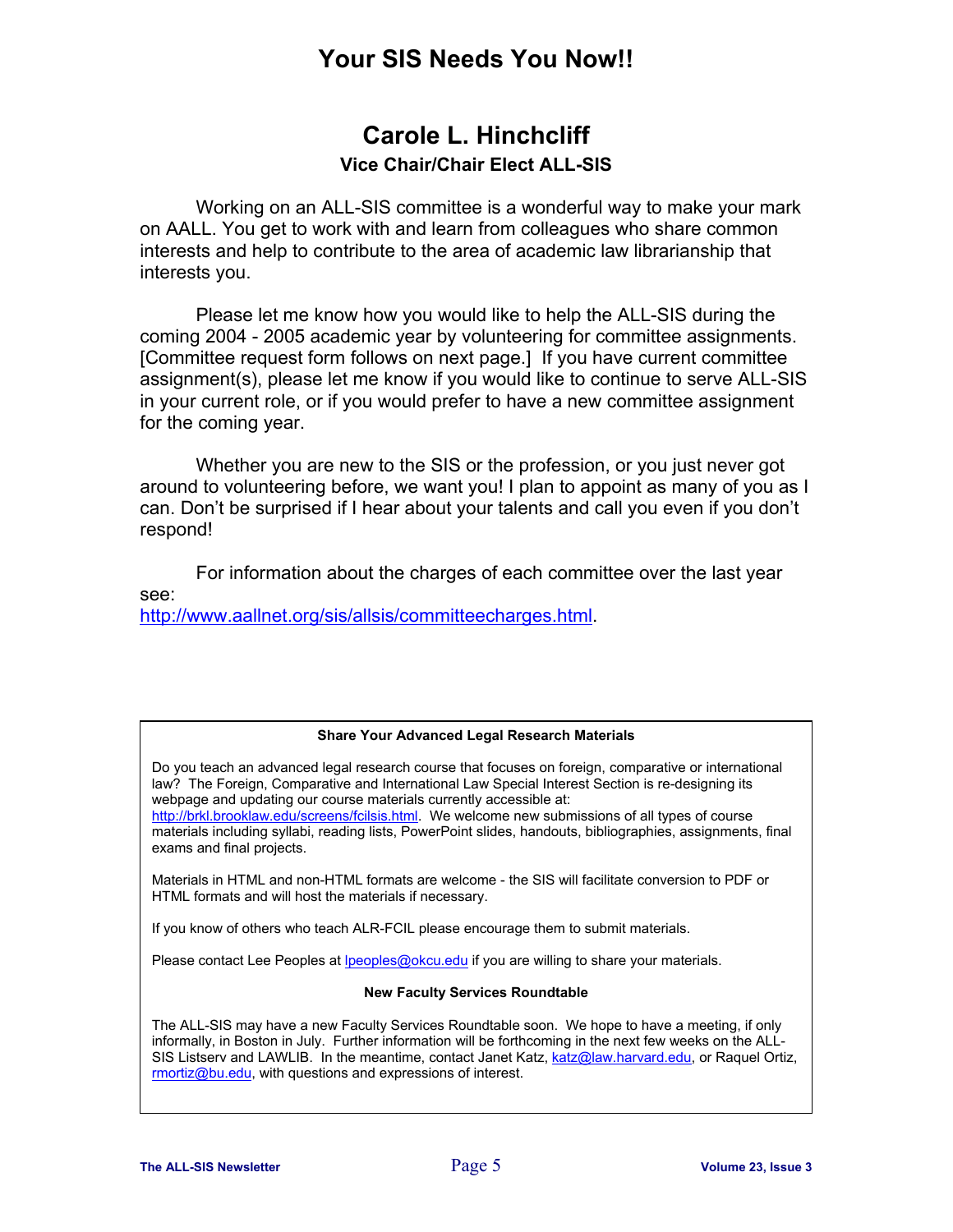# **ALL-SIS COMMITTEE ASSIGNMENT REQUEST FORM**

- 1. Please select 3 choices, ranking your preferences, with 1 being the highest.
- 2. Return this form to me via email, fax or regular mail by **Friday, June 18th.**

# **ALL-SIS COMMITTEE ASSIGMENT REQUEST FORM**

**NAME: \_\_\_\_\_\_\_\_\_\_\_\_\_\_\_\_\_\_\_\_\_\_\_\_\_\_\_\_\_\_\_\_\_\_\_\_** 

| <b>Committees</b>                       | <b>Roundtables</b>                     |
|-----------------------------------------|----------------------------------------|
| Archives Committee                      | Legal Research                         |
| <b>Awards Committee</b>                 | Relations with Online Vendors          |
| <b>Bylaws Committee</b>                 | <b>Statistics</b>                      |
| <b>Collection Development Committee</b> |                                        |
| <b>CONALL/Mentoring Committee</b>       | <b>Taskforces</b>                      |
| Continuing Status/Tenure Committee      | Advanced Legal Research Web Sourcebook |
| Membership & Recruitment Committee      | Education                              |
| Newsletter Committee                    | Library Support for Law Journals       |
| Nominations Committee                   | Toolkit                                |
| Program Committee (2005 Annual Meeting) |                                        |
| <b>Public Relations Committee</b>       |                                        |
| <b>Website Committee</b>                |                                        |

If you have questions about the committees and their work, please do not hesitate to contact me:

Carole L. Hinchcliff Associate Director The Ohio State University Moritz Law Library 55 West  $12^{th}$  Avenue Columbus OH 43210-1391 (614) 292 0903 - phone (6140 292 3202 - fax [Hinchcliff.1@osu.edu](mailto:Hinchcliff.1@osu.edu)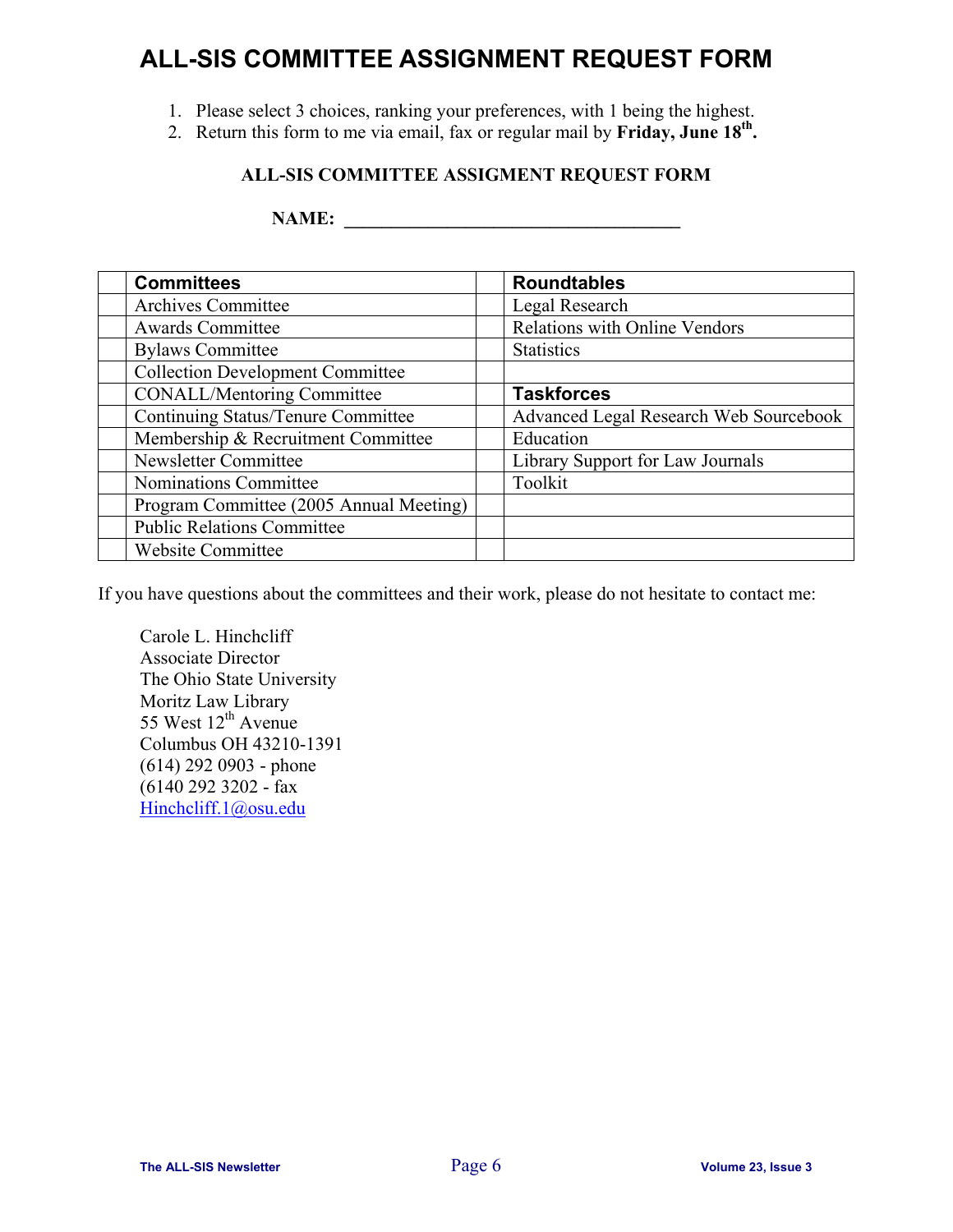## **THE PECULIAR BURDEN OF THE ACACEMIC LAW LIBRARY Submitted by the Stetson University College of Law Librarians**

Libraries in law schools find themselves with a unique role. They serve as a teaching laboratory.

In order to fulfill this awesome role, the law school library must strive to contain as many of the existing media formats as is possible. In its capacity as a teaching station, the Library must have examples of existing tools in several formats and the students must attain mastery of each of these formats. It is frequently not enough that the student be familiar with the content of a tool; the student must also be familiar and facile with the *format* of the tool. While a student may be fully aware of how to find the information he needs, he must also be aware of how to get to it and make it work for him. It accomplishes nothing if the student is looking at the information he needs so desperately and cannot get to it for lack of experience and education in using the tool.

We are therefore somewhat taken aback by discussions that pose an either/or choice of formats, for example, giving up key print reference texts for their online equivalents. While it is certainly true that budget parameters severely limit the quantity of resources one can acquire, it is a sad commentary when budget restrictions force us to recede from this primary role of providing information in all formats.

The provision of adequate instructional resources for teachers and students is our chief mission. We cannot be said to be doing an adequate job of preparing students for the practice of law if all we offer is print resources. The same argument holds if all we have is a collection of electronic resources. Nor can we offer only one of a type of resource; the students need to learn to compare and contrast these tools in their various forms. (What doth if profit a student to learn Shepard's on-line when the employer for whom the student clerks does not subscribe?)

The more problematic situation comes when the same resource is available in multiple formats. The condition is exacerbated when budget limitations force us to choose between and among formats. If we could say with even 80% certainty that our graduates would encounter one format to the exclusion of the other, this having to choose between and among formats would not pose such a dilemma. Just as few law firms operate exactly the same, most students will not have the same approach to research, the same sources, or the same libraries to use. Those who find jobs with large firms might have full access to online database for searching and reading texts; those who work in smaller firms might face restrictions in the amount of time they can spend online, and have to do more print research; and those who concentrate in specialized areas, such as immigration and tax, might find that many of the resources they need are on cd-rom. Obviously, there is no way to predict what a student will encounter outside of academia. Additionally, there is no way to predict which resources will still exist in their current format as a student's career progresses. It is our mission to provide the information students need in all available formats so they are able to deal with the changing means of information delivery. We do our student body no service when they are not taught the myriad of ways of accessing legal information.

We feel it is incumbent upon law school administrators to recognize the Library in the law school as the laboratory that it is and to see to it that sufficient funds are available so that there is no need to choose between or among formats. Research is much too important a skill to have its mastery of available tools left to chance. We cannot afford to have our graduates leave our institutions and face formats for which they are not familiar and on which they have not received instruction. The academic law library must contain the gamut of available legal resources in all existing formats.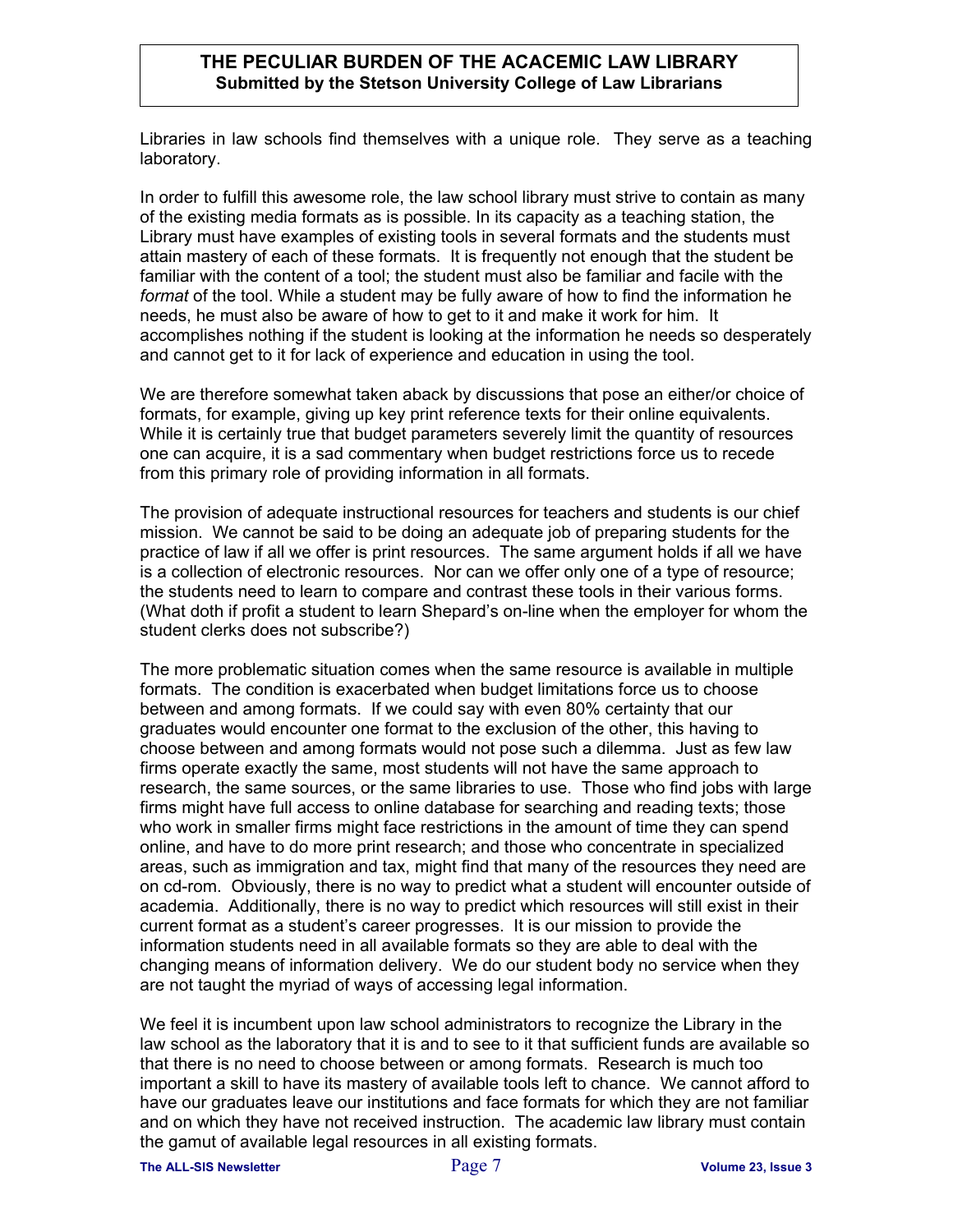## **ALL-SIS Events in Boston**

Saturday, July 10 (2:00 - 3:00 pm) ALL-SIS Education Task Force Saturday, July 10 (3:00 - 4:30 pm) ALL-SIS Collection Development Committee Saturday, July 10 (3:00 - 4:00 pm) ALL-SIS CONALL/Mentoring Committee Saturday, July 10 (3:00 - 4:00 pm) ALL-SIS Membership Committee Saturday, July 10 (4:00 - 5:15 pm) ALL-SIS Board Meeting 2003-2004 Sunday, July 11 (7:00 - 9:00 am) ALL-SIS Breakfast and Business Meeting (sponsored by West) Sunday, July 11 (10:15 - 11:15 am) Program - Law Library Research Assistant Program: Institutional Jewel in the Crown Sunday, July 11 (5:30 - 6:30 pm) ALL-SIS Collection Development Roundtable Monday, July 12 (7:00 - 8:45 am) ALL-SIS Advanced Legal Research Instruction **Workshop** Monday, July 12 (7:30 - 8:45 am) ALL-SIS Statistics Committee Monday, July 12 (10:15 - 11:30 am) ALL-SIS Academic Tools Committee Monday, July 12 (10:15 - 11:30 am) ALL-SIS Legal Research Committee Monday, July 12 (10:15 - 11:30 am) ALL-SIS Newsletter Committee Monday, July 12 (4:15 - 5:15 pm) Program - ABA Statistics: Tackling Topical Questions - 2004 Update Monday, July 12 (5:15 - 6:15 pm) ALL-SIS Incoming Board Meeting Monday, July 12 (5:20 - 6:15 pm) ALL-SIS Relations with Online Vendors Roundtable Tuesday, July 13 (7:00 - 8:45 am) ALL-SIS Directors Breakfast & Meeting Tuesday, July 13 (7:00 - 8:45 am) ALL-SIS Managers Breakfast & Program (sponsored by LexisNexis) Tuesday, July 13 (9:00 - 10 am) Program - Create Powerful Web Presentations without an Internet Connection Tuesday, July 13 (5:15 - 6:15 pm) ALL-SIS CONALL/Mentoring Program (sponsored by BNA) - Harvard Law Library Tuesday, July 13 (5:15 - 6:15 pm) ALL-SIS Support for Law Journals Roundtable Tuesday, July 13 (6:30 - 9:00 pm) ALL-SIS Reception and Awards (sponsored by BNA) - Harvard Law Library

#### **ALL-SIS Directors' Breakfast**

The ALL-SIS Directors' Breakfast is scheduled for Tuesday, July 13, 2004 at 7:00 - 8:45 a.m. At the breakfast, we will be having a forum about director status. In fact, the question of director status seems to have become more complicated and more faceted. For example, there is the tenure issue, the title issue (dean, whether assistant or associate, professor, both, director), and the chain of command or reporting issue (does the director report to the law school dean, a CIO, or the dean of university libraries). Other questions, such as whether the library director is part of the law school's senior management team and what impact the proposed revisions of the ABA Standards for Law Libraries will have on us, are also relevant. At the breakfast we will be having a panel and a moderated discussion on these issues. Here is the line-up:

- Dick Danner--panel moderator and commentator.
- Lolly Gasaway--the Law Library director's status--view of an experienced Professor and Director.
- Judith Wright--explanation of ABA proposed revisions for Law Libraries.
- Linda Ryan--report on the results of her director survey ([http://vista](http://vista-survey.com/s/3614871535.htm)[survey.com/s/3614871535.htm](http://vista-survey.com/s/3614871535.htm)).
- Barbara Bintliff--ensuing discussion moderator.

The breakfast will be at the Sheraton Hotel, probably in the Commonwealth Room (although the room is subject to change up until the last minute; so please check your programs at registration in July). The cost of the full buffet breakfast is \$32.00.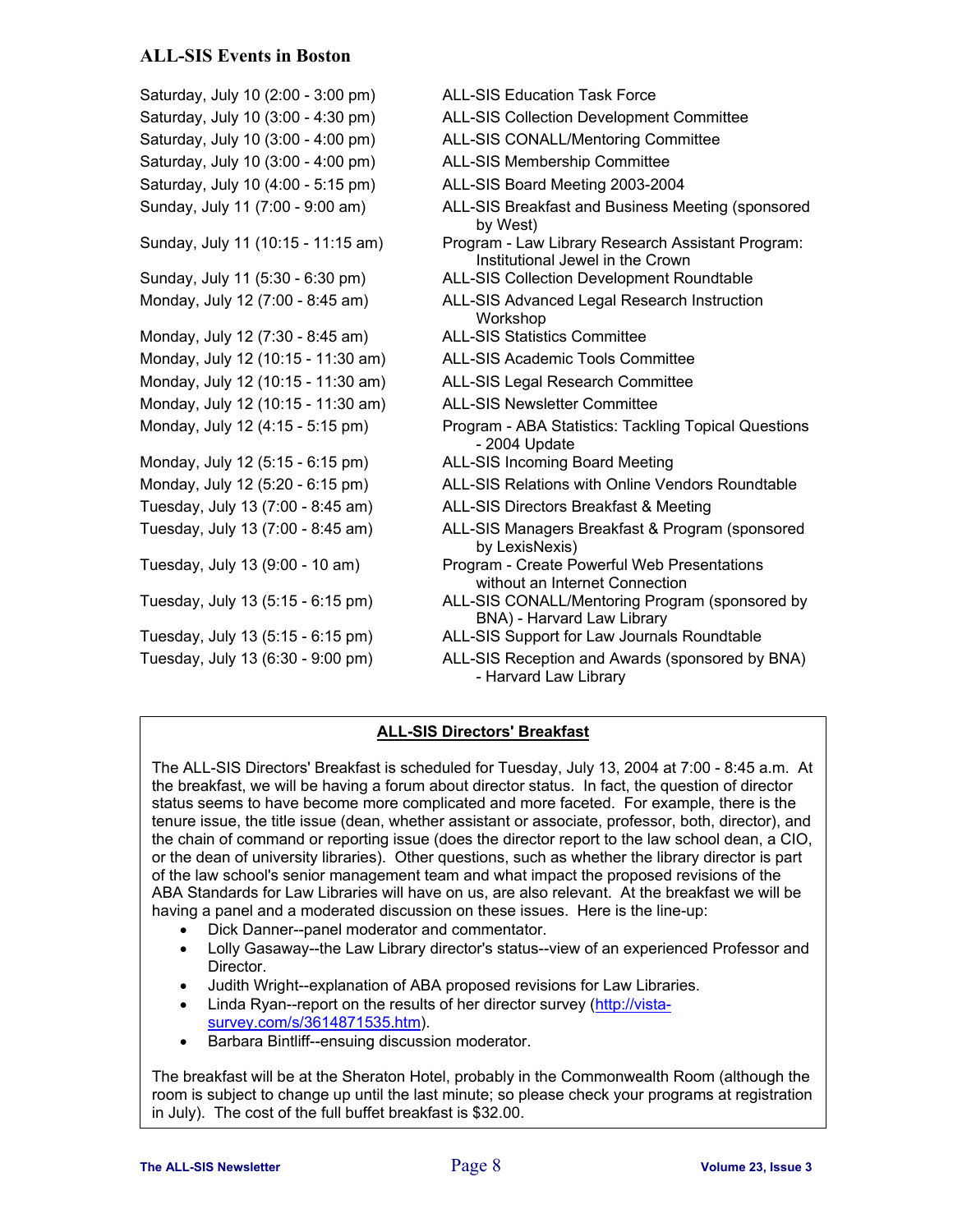#### **Join Us As We Celebrate 25 Years!**

*Star Trek: The Motion Picture*, *Apocalypse Now*, Donna Summers' *Hot Stuff*, Rod Stewart's *Da Ya Think I'm Sexy*, the Sony Walkman is introduced, Margaret Thatcher becomes Prime Minister, the Shah flees Iran, Three-Mile Island has a partial meltdown, Skylab falls into the Indian Ocean… what do these all have in common? 1979. (If you were born after 1979, ask your parents or grandparents to explain the significance of these events.) But the highlight of 1979 was the creation of the Academic Law Libraries Special Interest Section.

Join us in Boston on Tuesday, July 13, at the Academic SIS reception at Harvard Law Library as we celebrate the 25th Anniversary of ALL-SIS! In addition to the traditional awards ceremony, the Anniversary Task Force has planned an evening of festivities. Check out the collection of academic law librarian photos and see how your colleagues have changed over the years. Help honor the past chairs of the section. Have a piece of anniversary cake.

Stop by the ALL-SIS table in the exhibit hall activities area and pick up your ALL-SIS 25th Anniversary ribbon to wear proudly during the annual meeting. Bone up on the history of the SIS and try your luck at the ALL-SIS trivia contest.

If you have photos of academic law librarians, or information on the history of the SIS, please let us know. Contact one of the Task Force members - Dan Freehling, Ted Potter, Ann Puckett, Ellen Platt or Merle Slyhoff - and help us celebrate 25 years of ALL-SIS.

Ellen Platt Merle Slyhoff Co-Chairs, ALL-SIS Anniversary Task Force

#### **Academic Law Librarians SIS Reception to be Held at Harvard Law School Library**

The Academic Law Librarians SIS Reception and Awards Ceremony at the 2004 AALL Conference in Boston will take place Tuesday, July 13, from 6:30 to 9:00 p.m. at the Harvard Law School Library in Cambridge. This year's reception is being sponsored by BNA, Inc.

The reception will be held in Harvard's spectacular Langdell Reading Room. The library's Langdell Hall underwent a \$35 million renovation in 1996 - 1997. The spacious Reading Room, longer than a football field, is now open and beautifully lit. Notable details of the room include twenty twelve-foot chandeliers and a frieze with Latin inscriptions and bas relief symbols on law and learning surrounding the center of the room. Adjacent to the Reading Room are the Casperson Room, housing the most valuable pieces from the library's art collection and the Root Room, the reading room for Special Collections.

The Awards Ceremony will begin at 7:30 p.m. The SIS celebrates its twenty-fifth anniversary this year and founding members in attendance will be introduced at the ceremony.

BNA will provide bus transportation to and from the reception beginning at 6:00 p.m. Instructions about bus departure sites will be provided at a later date.

Members of the Harvard Law School Library staff will offer short-guided tours of the library on Tuesday afternoon, beginning at 2:00 p.m. and continuing on the half hour until 4:30 p.m. for those who would like to have a closer look at the facility than they might get by simply attending the reception. No formal tours will be offered during the reception although Harvard librarians will be on hand to answer attendees' questions about the library. No specially provided transportation from the Convention Center Hotels to the Library will be offered for these short tours, however, the Harvard Law Library is only a short walk from subway and bus stops at Harvard Square.

Those wishing to have a more comprehensive tour of the Harvard Law School Library should sign up for the official AALLsponsored bus tour, which will take place from 3:30 to 6:00 p.m. on Tuesday afternoon. Space for this tour is limited and interested persons need to sign up on the AALL registration form. AALL will provide transportation for this tour.

Preceding the Reception, CONALL (the Conference of Newer Academic Law Librarians) will host a short program for new academic law librarians in Harvard's Pound Hall, Room 101. BNA will provide bus transportation from the Convention Center for those who register for the CONALL program.

Please note that members of the FCIL-SIS and IALL will hold a joint reception at the Harvard Law School Library beginning at 6:30 p.m. Tuesday evening. This reception will be held in the Library's Casperson Room, adjacent to the Langdell Reading Room.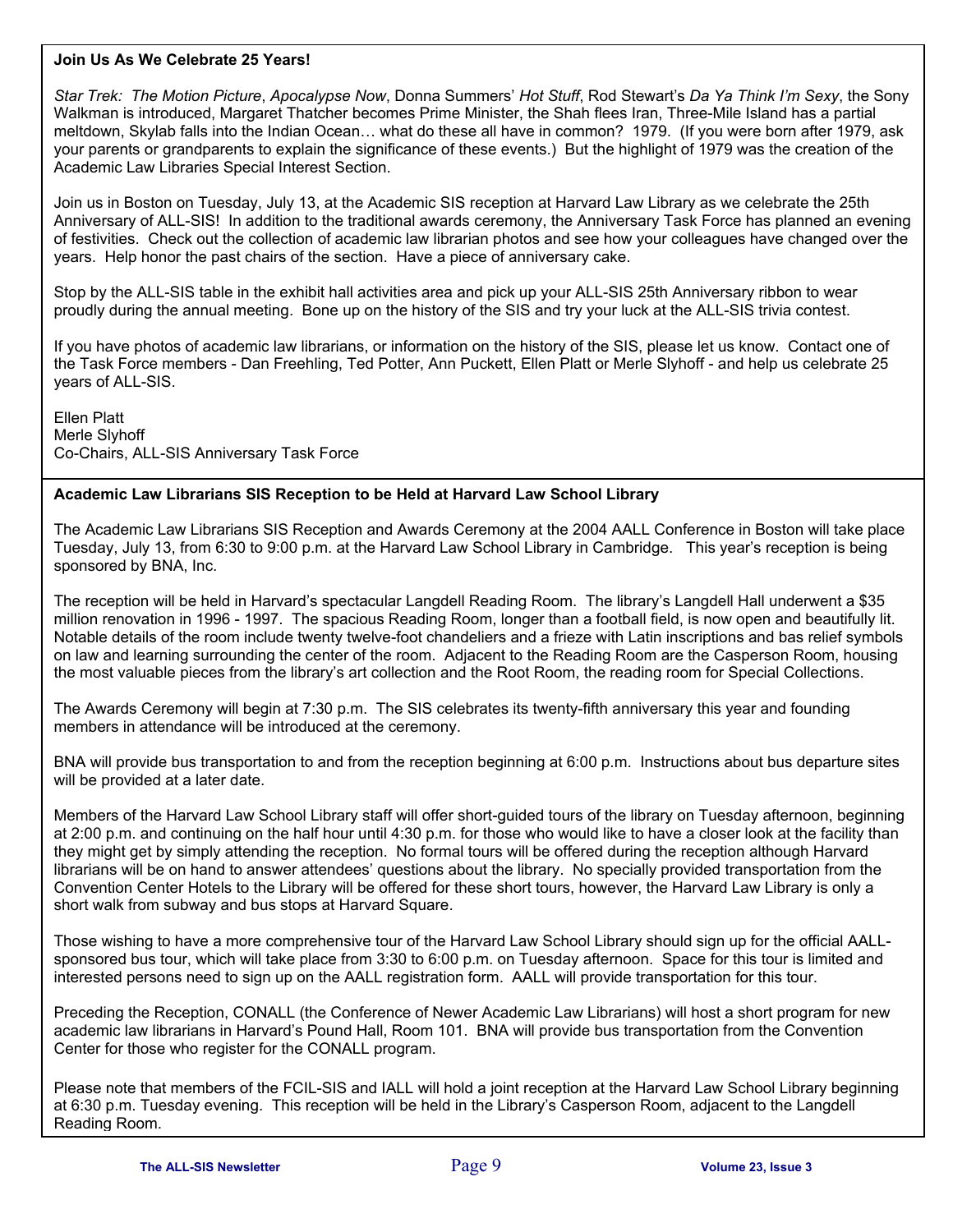#### **The ALL-SIS: A Brief Historical Profile\***

Submitted by Rosalie Sanderson, Instruction Librarian, Mendik Library, New York Law School

*Note: It would be impossible to recount all of the activities and programs of the past 25 years in this brief profile, nor note by name the many outstanding librarians who made them possible. However, I would be interested in hearing from anyone who has comments or additional information.* 

The Academic Law Libraries Special Interest Section (ALL-SIS) celebrates its  $25<sup>th</sup>$  anniversary this summer at the annual meeting in Boston. The ALL-SIS was created at the 1979 AALL annual meeting in San Francisco. From its beginning the section has fostered cooperation and collaboration in academic law librarianship. Many outstanding educational programs and projects have resulted. Surprisingly, some of the first issues librarians tackled are still of critical concern today: work status and tenure, teaching, and legal education. Long time members have observed a number of changes over the years. They have many memories, some poignant, and some even hilarious. For example, who could forget the zany introduction to law librarianship in the "Alice in LawLibraryLand" skit at the 2000 annual meeting? This article attempts to illustrate the section's history by a brief review of the section's early days, its membership, organization and planning documents, programs and memorable projects.

#### *Early Days*

The ALL-SIS began in 1979 at the AALL annual meeting in San Francisco. Fannie Fishlyn, Librarian Emerita of the University of Southern California, was among those who spearheaded a petition drive to establish academic librarians as an SIS. Interested librarians presented their petition, and it was approved by the AALL Executive Board.

At that time SISs were a relatively new group in AALL. They were established as organizational entities of AALL by the Executive Board at the 1976 annual meeting. State Court and County Law Librarians had already organized as a group in 1973, but when the Executive Board created special interest sections, they were officially recognized as an SIS and became the State Court and County Libraries Special Interest Section (SCCLL-SIS). That same year law firm librarians organized the Private Law Librarians Special Interest Section (PLL-SIS) to represent their interests. Academic law librarians were thus the last "type" SIS to organize. When asked why academic librarians followed rather than lead the path to organization, early leaders suggested that academic librarians felt well represented in the association without any special entity devoted to their interests. Nevertheless, the academics followed the other type SISs and petitioned to establish the ALL-SIS in the summer of 1979.

The section began with 47 members. The first year was quite busy with basic organizational tasks, writing bylaws and setting up communications. The bylaws were approved by the ALL-SIS membership in 1980. During the first year members started a newsletter, originally called the *ALL Newsletter*. The first issue reported the creation of the ALL-SIS. That issue was sent to every law school library director in the country to be sure that all academic law librarians knew about the new organization and had the opportunity to become members. According to the bylaws, the ALL-SIS sought "to provide a forum for the exchange of ideas and information on academic law libraries" and to represent academic interests in the AALL. During that first year the section also organized a program for the 1980 annual meeting on the status of academic librarians.

#### *Membership*

ALL-SIS grew slowly over the years from 47 members in 1979 to 1024 members today. While the ALL-SIS represents the interests of its members within the AALL, it is not an umbrella organization of all academic members of the AALL. To be a member of ALL-SIS librarians must apply for membership and pay dues. There are many academic law librarians who are active in AALL but who are *not* members of the ALL-SIS. Some academics join other SISs which relate closely to their positions, such as the Technical Services Special Interest Section (TS-SIS). Other academics belong to both the ALL-SIS and other SISs at the same time. At this time (spring 2004) there are 1024 members of the ALL-SIS. There are 5219 members of AALL, and 1841 are academic law librarians, so *only 55% of the academic law librarians who are members of AALL are also members of the ALL-SIS.* 

**The ALL-SIS Newsletter** Page 10 **Volume 23, Issue 3**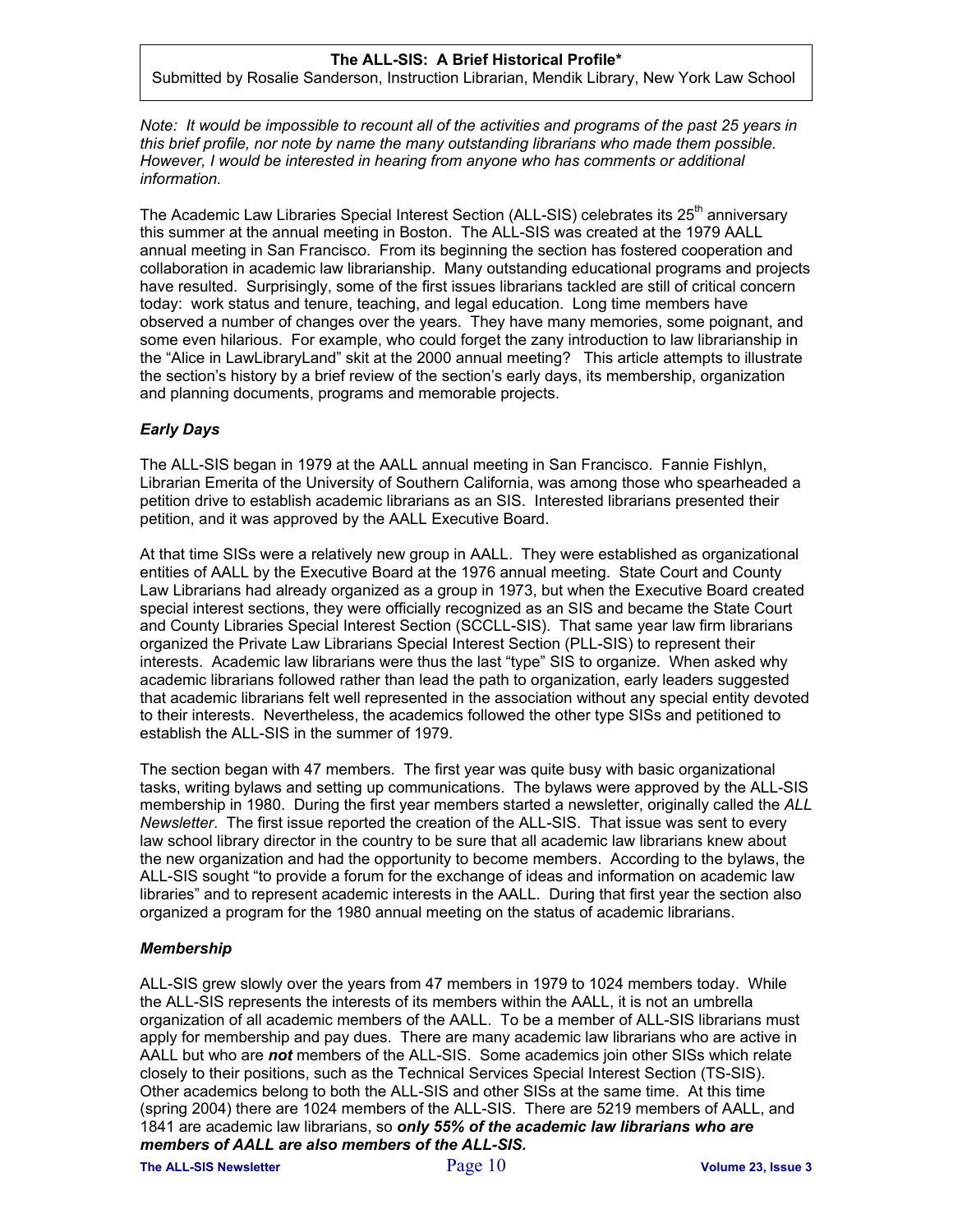All types of positions in academic law libraries are represented in today's membership. There were several attempts to analyze membership data in the past. That data analysis indicates that directors and administrators have been heavily represented in the SIS. The *Report of the Task Force on Long Range Planning* by Nancy Carol Carter in January 1986 indicated that (45%) of the 305 members of ALL-SIS at that time were library directors, associate directors or administrators. Other positions represented were catalogers or acquisitions librarians (10%), reference librarians (7%), interlibrary loan librarians (4%), and foreign and international librarians (less than 1%). Unfortunately 19% of the members did not report job responsibilities.

The proportion of librarian administrators did not change significantly over the next decade. In the Membership Analysis Project of 1999 Ellen Platt, chair of the Membership Committee, reported that over 50% of the 800 section members were directors, associate directors or department heads. Other positions represented in the 1999 survey were reference librarians (17.32%), electronic services librarians (5.12%), catalogers, (3.66%), circulation librarians, (1.83%), government documents librarians (1.1%), special collections librarians, (.85%), and interlibrary loan librarians, (.37%). 13.9% of the librarians did not list position responsibilities or were not working as academic librarians.

In spite of the heavy representation of administrators in the membership, there was some concern in the late 1980s that library directors needed a vehicle for their particular issues. In spring 1988 Frank Houdek and Lynn Foster, the chair and chair-elect of the section, proposed that the section take on an additional role as a forum for library directors. They maintained that other topical SISs served the needs of those in other positions in academic law libraries, such as technical services, but that no component of AALL specifically addressed law library administration issues at that time. A year later at the 1989 annual meeting in Reno the section sponsored the first annual director's breakfast. Programs on various administrative issues such as funding and staff training highlight the annual director's meetings. The first annual middle managers breakfast followed at the 1990 annual meeting in Minneapolis.

#### *Organizational Structure and Planning Documents*

#### *Organizational structure: officers, committees, roundtables, task forces*

The original bylaws provided the framework for organizational structure, specifying officers, an Executive Committee of officers, and a Nominations Committee. This structure gave the new SIS maximum flexibility for organizational development and permitted adding additional committees as needed. During the past 25 years several organizational devices have been used to further the section's goals: task forces, roundtables, and committees. *Task forces* were usually appointed to examine and recommend actions on a particular issue. For example, in 1985 ALL-SIS chair Sandra S. Coleman created the Task Force on Long Range Planning chaired by Nancy Carol Carter to examine programming and organization. *Roundtables* began as discussion groups focused on a topic. The roundtables were proposed by the Task Force on Long Range Planning in 1986. At first roundtables met once a year at the annual meeting and did not have continuing responsibilities. *Standing committees* developed to deal with issues of continuing interest to librarians which required activity throughout the year, rather than only at the annual meeting. Over time, some of the roundtables evolved into standing committees. This year as the  $25<sup>tn</sup>$  anniversary occurs, ALL-SIS has five Task Forces and 22 committees working on subjects ranging from authoring CALI lessons to developing a toolkit for law librarians.

#### *Planning Documents of 1986 and 2002*

During its history work produced by several planning groups have had major impact on the Section's activities, particularly the *Report of the Task Force on Long Range Planning, ALL-SIS*, submitted by Nancy Carol Carter, chair, 1986 and the *Strategic Plan 2002 - 2005*. The *Strategic Plan* was the culmination of work of various Strategic Planning Committees from 1999 - 2002. The final draft plan was submitted by Mark Bernstein, chair, in 2002.

#### *Report of the Task Force on Long Range Planning (1986)*

The long range planning report had an immediate effect on the operations of the SIS. The Task Force was appointed in an effort to revitalize the section, find some direction and respond to member needs. The report recommended changes in both communication and organization. Section leaders were urged to distribute news about the section's activities and to take a leading role in speaking for academic law librarians, as well as to establish links with other organizations working in related areas. This effort to create liaisons with related organizations has been a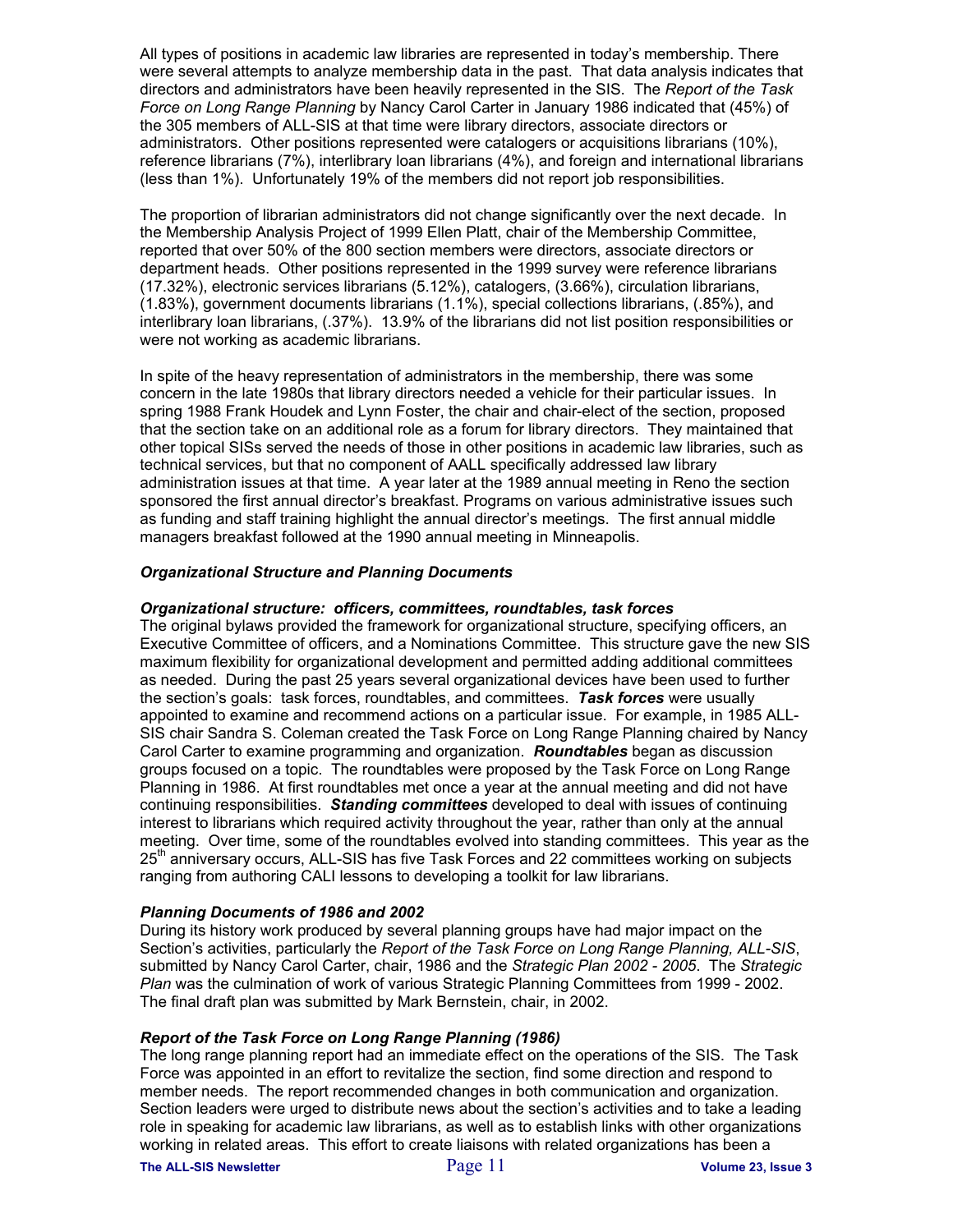recurring theme in the section's history. The Task Force also analyzed the membership by job title, sex, size and geographic location of library in an effort to better understand the needs of members. (This was discussed in the *Membership* section above.)

The Task Force recommended that the SIS serve as an "umbrella" organization for *roundtables* devoted to specific topics. Members could discuss issues in the roundtables, report on the discussion and plan related educational programs. Perhaps most important, the Task Force suggested flexibility in formality, size and duration of the roundtables so that they could "come and go" as interest in the topic dictated. It was an informal arrangement based on interest in particular topics and issues.

Membership adopted the *Report of the Task Force on Long Range Planning* at the 1986 annual meeting and established three roundtables right away: Library Administration, Collection Development, and Middle Management. Roundtables on Teaching in Library Schools and Fees for Services soon followed. Just as the report recommended, the roundtables have come and gone as interest dictated. In the years since there have been roundtables on many different topics including Interlibrary Loan, Newer Law Librarians, Advanced Legal Research, User Surveys, Computer Assisted Legal Research, Continuing Status and Tenure, and Publications Requirements Roundtables.

#### *Strategic Plan 2002 - 2005*

The strategic planning process took place over several years. Ed Edmonds, chair of the section in 1998 - 1999, appointed a Strategic Planning Committee chaired by Billie Jo Kaufman. That committee developed a preamble and a mission statement. The mission of ALL-SIS was to provide "leadership in identifying the needs and concerns of academic law librarians, to develop appropriate programs and services to address them; and to represent the interests of academic law librarians within law schools, universities, and to other groups." Several years of work lead to a draft of a strategic plan submitted by a committee chaired by Mark Bernstein. The draft plan was approved by the membership at the 2002 annual meeting. The plan identified strategic directions for the SIS relating to strengthening the role of the library and librarians in legal education and information policy and access. The plan also identified specific initiatives the SIS could undertake to further these directions, such as serving as a clearinghouse for legal research instruction. Various committees are working on initiatives identified in the strategic plan at this time. The plan is available on the web at [http://www.aallnet.org/sis/allsis/strategic\\_plan.html.](http://www.aallnet.org/sis/allsis/strategic_plan.html)

#### *Communication*

ALL-SIS has several official vehicles of communications: The ALL-SIS Newsletter, the AL-SIS listserv, and the website. The ALL-SIS began publishing ALL Newsletter in its first year. It continues through the present. The name changed in 1989 to ALL-SIS Newsletter. The newsletter began as a semi-annual publication and later changed to three issues a year. There were some lapses in publication. From v.18, no. 1 in late 1998 the newsletter was published in print as well as online. The issue became an electronic only publication with volume 22, no. 1 in 2002.

The listserv began in 1996 when Mark Folmsbee and Washburn Law Library generously agreed to host the list until AALL took on that role. Traffic on the list is fairly light, but it gets heavier each year as the convention draws near. The website began in 1996 and has evolved over time. In addition to the *ALL-SIS Newsletter*, the website includes information about the section, officers, committees, reports of various committees, and historical documents including the bylaws and the current strategic plan.

#### *Programs*

Developing programs for the annual meeting was a major focus of the ALL-SIS during the early years, according to the annual reports of that era. Some of the programs sponsored were "The Status of Academic Law Librarians" (1980), "How Academic Libraries Teach LEXIS and WESTLAW" (1982), "Using the Small Computer as a Teaching Device" (1982), "The What, Where, Why, When and How of Getting Published" (1983), "The Proposed ABA-AALS Library Standards and their Impact on the Inspection Process" (1984), and "Legal Education and the Practice of Law: Today's Challenges and Tomorrow's Needs" (1985).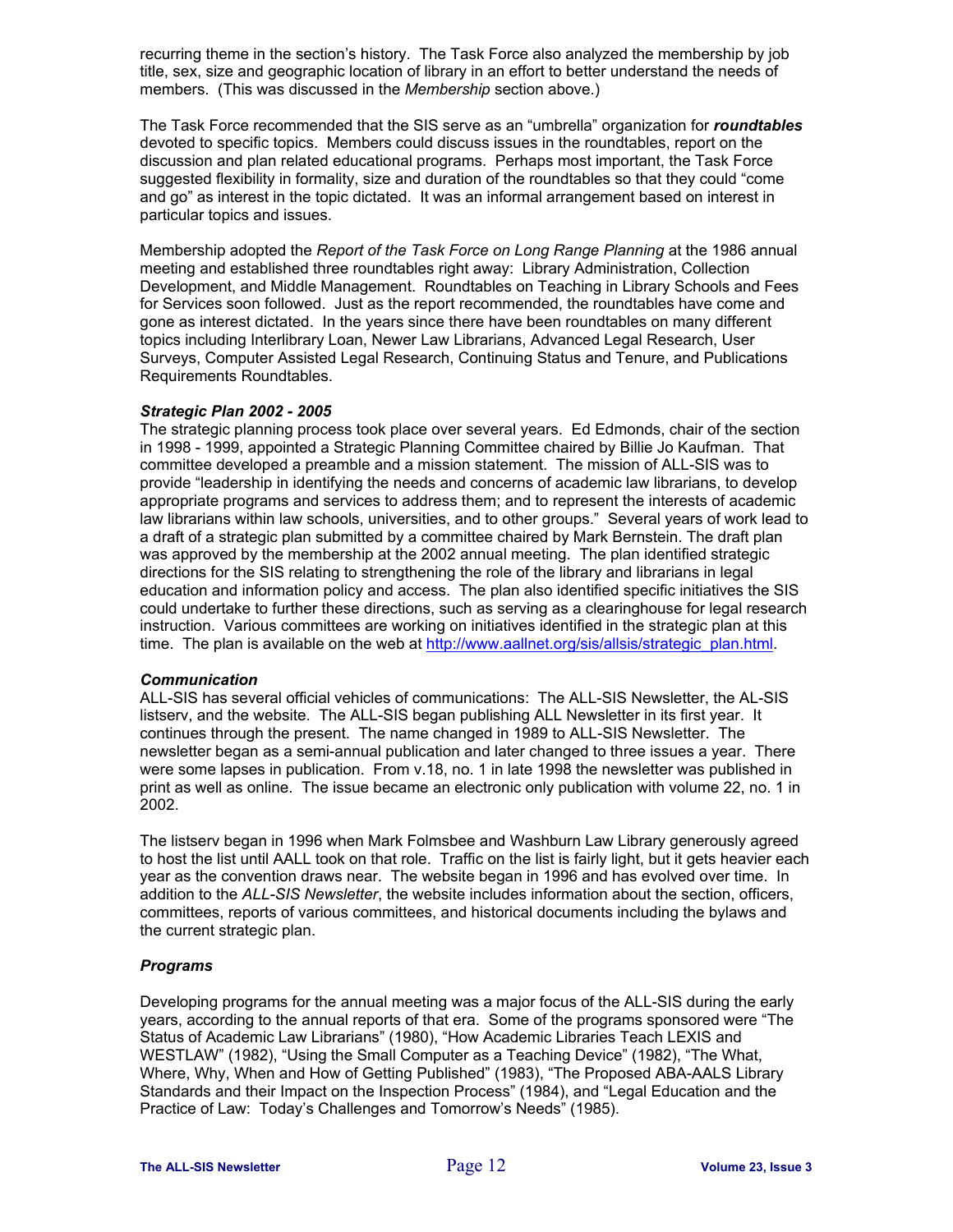The ALL-SIS continues to provide leadership in developing programs for the annual meeting. The topics have ranged widely including such diverse subjects as fundraising, collection development policies, treaty indexes, grantmaking and running effective meetings. However, some themes have emerged as perennial favorites. There have been several programs on career development both for the beginning librarian and the experienced librarian. Other recurrent themes are academic status and tenure, ABA inspections, teaching legal research, Lexis and Westlaw teaching and administration in law schools, publishing, and various aspects of the relationship between librarianship and legal education.

#### *Special Projects*

There have been many successful projects devoted to exchange of ideas, help and collaboration among librarians throughout the Section's history. In the early years before widespread use of electronic communication and file sharing, exchanging work products and sharing results of surveys and studies was more difficult and labor intensive, and the need for vehicles for exchange of materials and ideas was perhaps more critical than in today's world of easy electronic communication. Several useful collaborative projects are highlighted below:

#### *Public Services Clearinghouse*

The Public Services Clearinghouse initiated in the mid-eighties by Eve Greene and Pat Harris of Case Western Reserve is a great example of a cooperative exchange which benefited members. Through the clearinghouse librarians shared their handouts and pathfinders, as well as library exhibits. Librarians sent their materials to Case Western Reserve, and the librarians there distributed the materials to other librarians upon request. Contents included exhibits or "bulletin boards" such as County Courthouses, Censorship, and Humor and the Law. The print materials including handouts such as Using Shepard's Citations, and an International Legal Research Pathfinder. Clearinghouse contents and additions were announced in the *ALL Newsletter*.

#### *Legal Research Problems and Exams Exchange List*

In the early 1980s Adrienne Adan and Jan Goldsmith of UCLA compiled a listing of almost 80 librarians involved in teaching legal research who were willing to exchange problems and exams used in their classes. The list, published in the *ALL Newsletter* provided information about who taught the class, who prepared the materials, and the contact person.

#### *Superseded State Pocket Part Lists*

In 1983 the Section compiled a Superseded State Pocket Part List. This document listed libraries which retained superseded pocket parts for their own state codes. At that time, this superseded information was often difficult to find, and many libraries did not retain these materials. The list included the names of the schools, the dates from which they kept the superseded pocket parts, and the amount that the libraries charged for copying and mailing the material if requested. The list continued to be updated for several years.

#### *Mentor Project* and *CONALL*

Throughout the years the SIS organized a number of mentoring and formal welcome projects for new law librarians. Ann Puckett coordinated a Mentor Project beginning in 1985. She advertised the program and solicited participants. The program was open to all librarians, not just academic librarians. The project was so successful during the first two years that responsibility for the program was transferred to CONELL at the 1988 annual meeting to make it a formal part of the newer law librarian orientation. In recent years, the Section has once again established a formal mentor program.

CONALL, the Convocation for Newer Academic Law Librarians, not to be confused with the AALL program CONELL, began during the last decade. Each year the CONALL Committee develops a program to welcome and orient new law librarians to the profession. One program which will not be soon forgotten is the "Alice in LawLibraryLand" skit at the 2000 annual meeting. This skit starred an all law librarian cast, many of whom were not known widely for their dramatic talents. It was intended to delve into the mysteries of academic law libraries. Alice explored LawLibraryLand with White Rabbit, meeting residents of LawLibraryLand like Dean Queen Trotta. Dramatic presentations are not required every year, but they have been popular with attendees. In 2002 - 2003, recruitment and mentoring new members was a major focus for SIS Chair Merle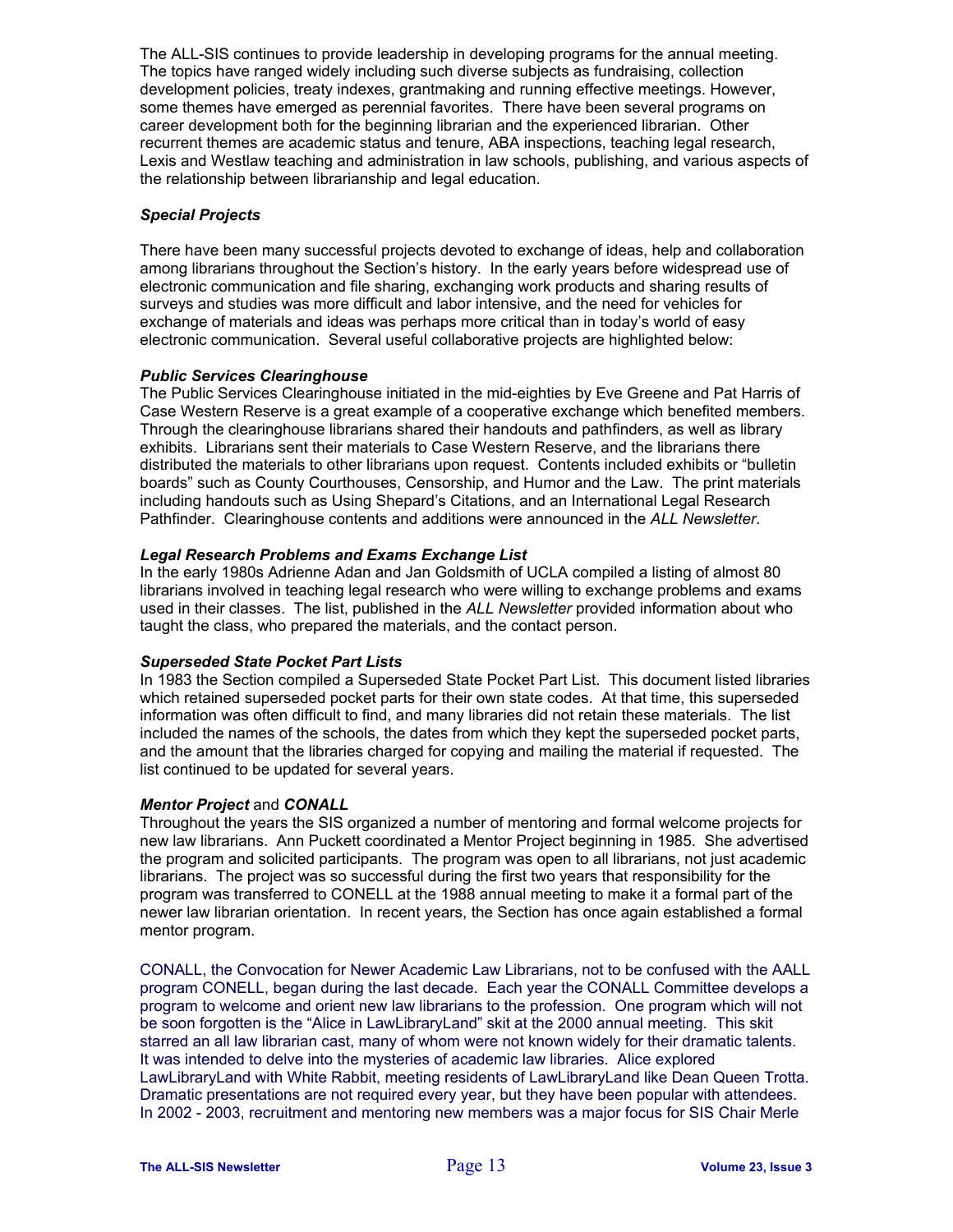Slyhoff. Ms. Slyhoff encouraged collaboration between the Membership and CONALL/Mentoring committees to create a more formal ALL-SIS mentoring program.

#### *Tenure and Status of Librarians*

Tenure and status of librarians was a major issue in the early day of the Section, and continues to be of interest today. During its first year, the Section developed a program for the 1980 annual meeting on "The Status of Academic Librarians." During the next year, the Section worked to compile documents on appointment, tenure and promotion of law school librarians and faculty.

In 1983 - 1984 Barbara Bintliff chaired the Ad Hoc Committee on Tenure and Status of Nondirector Librarians. Their work lead to the development of the *Statement on Faculty Status of Academic Law Librarians*. The Statement recommended that librarians be granted faculty status in recognition of their role as partners in education. The faculty status could be granted through the law faulty, a law library faculty or the general university faculty. The *Statement on Faculty Status* was approved by the SIS and presented to the AALL Executive Board, but the Executive Board did not act on the Statement. Later the SIS edited the Statement and created a Resolution recommending faculty status for law librarians. The resolution passed when it was presented to the AALL general membership at the 1987 annual meeting. Later, tenure documents collected during this period were published as *A Representative Sample of Tenure Documents for Law Librarians*, compiled by Martha Byrnes and Barbara Bintliff in the *AALL Occasional Papers Series.* Tenure and employment status continues to be important to the Section. The Section currently has a Committee on Continuing Status and Tenure, and their survey of *Librarian Employment Status (of librarians who are not directors) at U.S. Law Schools* is available on the Section website at <http://www.aallnet.org/sis/allsis/cst/>.

#### *Vision for the Future of the Academic Law Library*

In August 1993 Auturo Torres, chair of the Section, appointed Dick Danner to chair the Special Committee to Create a Vision Statement for the Future of the Academic Law Library. That committee identified trends affecting academic law libraries, analyzed them, and developed a statement of the core values of academic law librarianship. Based on this work the committee composed a vision statement. The committee envisioned that academic law libraries would take the lead to support research and instructional activities of the law school by 1) creating the means of access to legal information for the law school community, 2) becoming developers and publishers of electronic and other legal information products to benefit our law school communities, 3) developing information and communications systems linking the law school to local, national and international information sources, and 4) providing instruction for law students and others in legal research and information retrieval. The Vision Committee also anticipated that the library would play a major role in law school computing services.

#### *Qualities of an Ideal CALR Vendor Relationship*

Relations with CALR vendors has been a serious concern of the section throughout its history. From the earliest years librarians discussed the issue and developed programs on various aspects of this relationship. At the 1982 annual meeting in Detroit the ALL-SIS sponsored an informal discussion on LEXIS and WESTLAW and sponsored a program on teaching LEXIS and WESTLAW at the same meeting. In 1992 Cam Riley was appointed Chair of the ALL-SIS Ad Hoc Committee on WESTLAW and LEXIS Policies. Eventually the CALR Roundtable was established to discuss these issues. The roundtable evolved over time and has become the Relations with Vendors Committee. This group, chaired by Nancy McMurrer, developed a document entitled *Qualities of an Ideal CALR Vendor-Library Relationship with Benchmark Signs of Success*. Ms. McMurrer described the development of the document and the Roundtable's work in a recent *Law Library Journal* article: Nancy McMurrer, "Special Feature: Working Together: Academic Law Librarians and CALR Vendors," 95 Law Libr. J. 569 (Fall, 2003).

#### *Statistics "Crosswalk"*

Statistics have long been a part of the academic librarian's life. We report statistics about our collections, resources and services to several organizations including the American Bar Association, The Association for Research Libraries and the National Center for Education Statistics, and the Section has addressed statistics issues a number of times through the years. In work which grew out of a Statistics Roundtable in 2000 - 2001 Mila Rush prepared a "crosswalk" of statistics showing intersection and differences of statistics typically demanded by these organizations. The "Crosswalk" is available at the ALL-SIS website.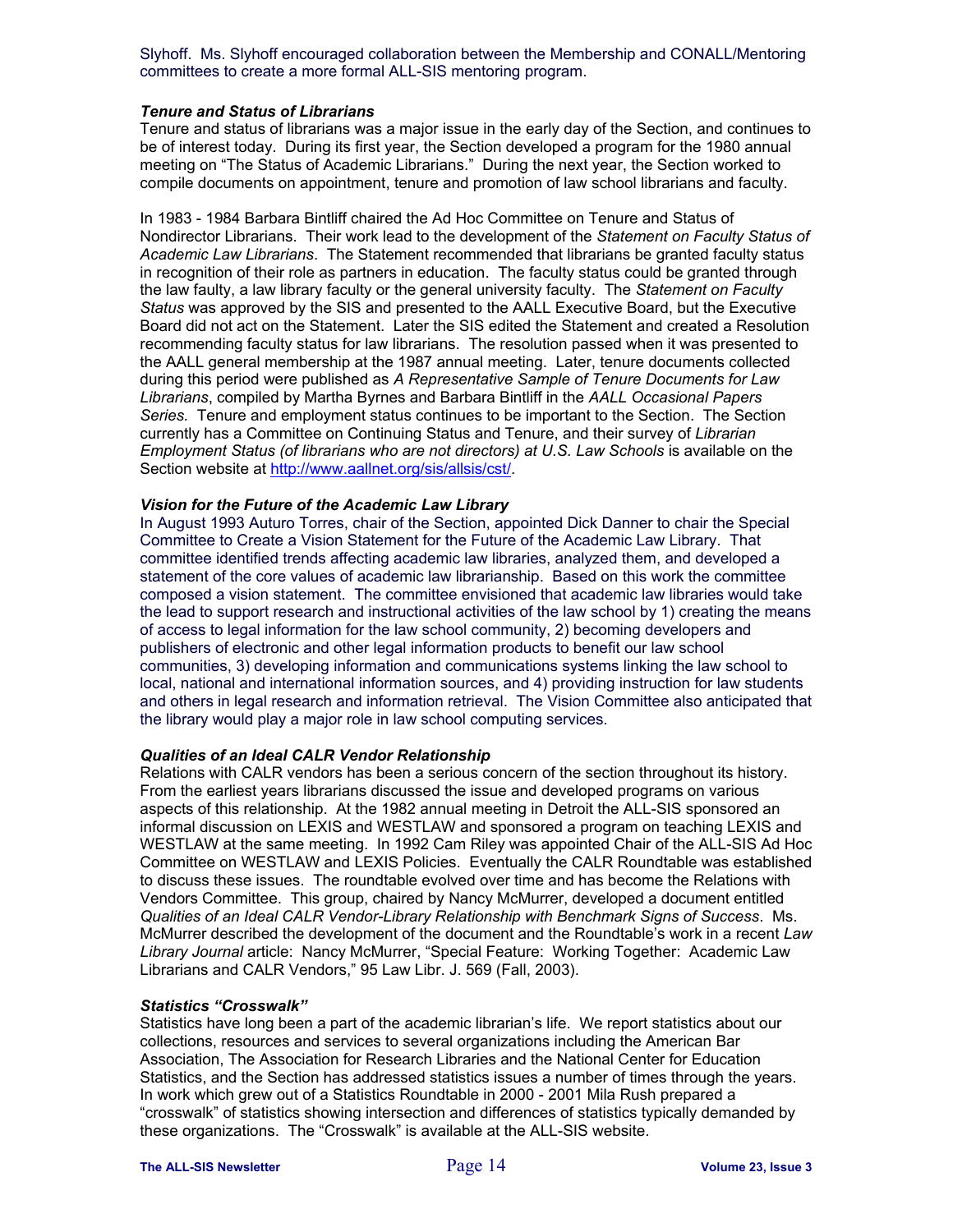#### *Relations with Other Groups*

From its earliest days members understood the value of communication with related organizations. Over the years links to other organizations varied from somewhat formal to almost non-existent. In recent years, we have formalized our links again. In 2001 - 2002 the author established formal liaisons from the ALL-SIS to the ABA Section on Legal Education Law Libraries Committee and the AALS Committee on Libraries and Technology. The ALL-SIS also has a CALI committee which works as an Advisory Board for the CALI Legal Research Community Authoring Project. The Section also has formal ties with other SISs. Last year ALL-SIS chair Merle Slyhoff established formal liaisons to RIPS-SIS, CS-SIS and TS-SIS to bridge the gap between the ALL-SIS and the job related sections to which many academics belong.

#### *Prizes*

Recently the Section created two prizes for academic law librarians. The *Frederick Charles Hicks Award* was proposed by the 1999-2000 Awards Committee appointed by ALL-SIS chair Victoria Trotta and chaired by Sally Holterhoff. The *Hicks Award* is an annual award for outstanding contributions to academic law librarianship. It is named in honor of Frederick Charles Hicks, the first great American law librarian scholar who was also the first academic law librarian to serve as president of AALL. *Penny Hazelton* was the inaugural winner of the Hicks Award in 2000. Other honorees are *Frank Houdek* (2001), *Richard Danner* (2002), and *Bob Berring* (2003).

The *ALL-SIS Outstanding Article Award* was created in 2002 to honor ALL-SIS members for publishing articles which enhance academic law librarianship. *Melissa M. Serfass* and *Jessie L. Cranford* were the inaugural winners of the ALL-SIS Outstanding Article Award for their article "Federal and State Court Rules Governing Publication and Citation of Opinions," 3 *Journal of Appellate Practice and Process* 251 (Spring 2001). Both of these awards honor the recipients and help raise the profile of the section and academic law librarians in the profession.

#### *Reception*

One of the more pleasant ALL-SIS traditions is the reception at the annual meeting. It usually takes place at an academic law library near the convention site. This tradition began at the 1985 annual meeting in New York. The first reception was held at Fordham University Law Library, and it was sponsored by the F.W. Faxon Company. That first reception was held "to provide an opportunity for academic librarians to meet at an event which crosses job lines" and to generate new members for the section, so it was open to all academic law librarians not just those who were members of the section. The reception was so successful that the tradition has endured and the event has become a very popular annual affair. Touring host libraries has been an added bonus at the receptions. In recent years the Section's awards have been presented during the annual reception.

Throughout the section's history, many of our issues have been constant: teaching, library administration, collection development, CALR management, and working effectively in our own institutions. The section continues to provide a forum to exchange ideas about these issues and news ones as they arise. Kathleen Carrick, chair in 1983 - 1984, insisted that ALL-SIS must "provide a strong forum for our concerns and interests" and must "produce the programs, newsletters, and information that not only justify the existence of this SIS, but encourage other academics to join and take an active role." Now technology has enhanced our ability to communicate and exchange ideas and work products. Let's look forward to an even richer next 25 years of collaboration and exchange in the ALL-SIS with law librarians of all positions working together to create thriving law libraries rich with information resources, services and resourceful librarians.

\* This brief history was prepared by consulting several sources including the ALL-SIS Annual Reports of Chairs published in the *Law Library Journal*, issues of the *ALL Newsletter* and its successor the *ALL-SIS Newsletter*, the *AALL Newsletter* and *AALL Spectrum,* and the website of the ALL-SIS. In addition a number of members relayed their memories through telephone or email communications. In particular I'd like to thank Fannie Fishlyn, Nancy Carol Carter, Nancy Johnson, Dan Freehling, Barbara Bintliff, Arturo Torres, and Victoria Trotta. Also, thanks to Melanie Dunshee and Duke Law Library for the loan of early issues of the *ALL Newsletter*.

\_\_\_\_\_\_\_\_\_\_\_\_\_\_\_\_\_\_\_\_\_\_\_\_\_\_\_\_\_\_\_\_\_\_\_\_\_\_\_\_\_\_\_\_\_\_\_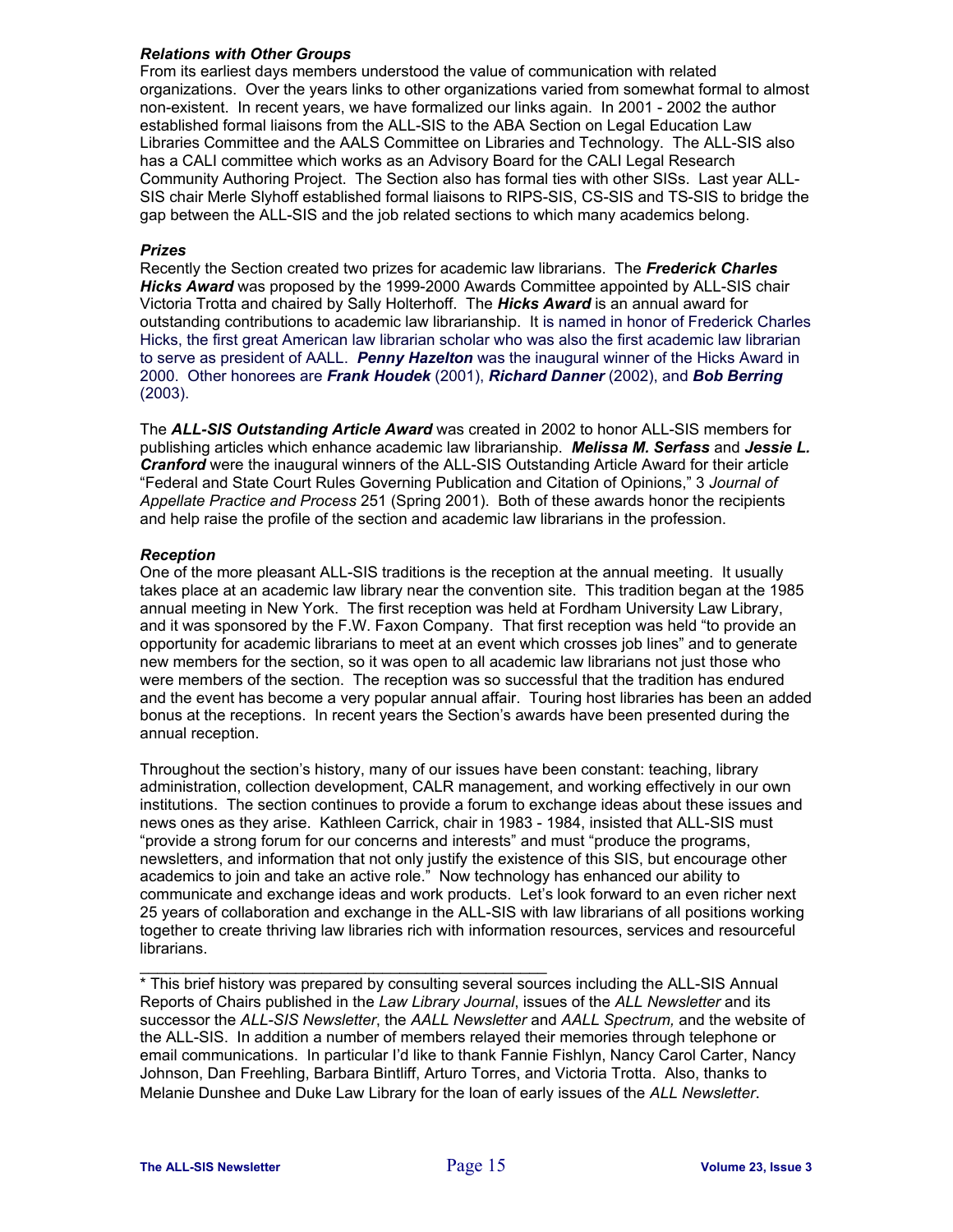#### The Collection Development Committee will be sponsoring a roundtable discussion on Sunday, **ALL-SIS Milestones**  1977 AALL establishes SISs as entities 1979 AALL Executive Board approves petition to create ALL-SIS 1979 First issue of ALL Newsletter published 1980 ALL-SIS Bylaws adopted by membership 1983 Superseded State Code Pocket Part List published 1983 Legal Research Problems and Exams Exchange List published<br>1984 Statement on Faculty Status approved by SIS Statement on Faculty Status approved by SIS 1985 First annual ALL-SIS reception at annual meeting at Fordham in NYC 1985 Mentor project started (Puckett) 1986 Clearinghouse of publications and exhibits established (Greene and Harris) 1986 First ALL-SIS brochure published<br>1986 Report of the Task Force on Long Report of the Task Force on Long Range Planning (Carter) 1986 Roundtables established as ALL-SIS entities 1987 Resolution Recommending Faculty Status for Librarians passed by AALL membership at annual meeting 1988 *A Representative Sample of Tenure Documents for Law Librarians* published (Bintliff and Byrnes) 1988 Mentor project of ALL-SIS moved to CONELL 1989 First annual directors breakfast meeting held 1990 First annual middle managers breakfast meeting held<br>1994 Vision for the Future of the Academic Law Library pub Vision for the Future of the Academic Law Library published (Danner) 1996 ALL-SIS listserv begins (Folmsbee) 1996 ALL-SIS website is created 1998 Strategic Planning Committee Appointed (Kaufmann) 1999 Strategic Plan Preamble and Mission Statement Published 2000 CONALL established for Newer Academic Law Librarians<br>2000 Hicks Award established **Hicks Award established** 2000 Penny Hazelton awarded first Hicks Award<br>2000 Alice in Law Libraryland (skit for CONALL) Alice in Law Libraryland (skit for CONALL) 2001 Author's Dating Game (skit for CONALL) 2001 Statistics "Crosswalk" compiled (Rush) 2002 Outstanding Article Award created 2002 Serfass and Cranford inaugural winners of Outstanding Article Award 2002 Strategic Plan presented to members (Bernstein) 2002 Strategic Plan Adopted by ALL-SIS members 2003 Member benefit brochure published 2003 Statement on Qualities of an Ideal CALR Vendor-Library Relationship adopted by Section Executive Board (McMurrer)

July 11, 5:30 - 6:30 p.m.

This forum will focus on how academic law libraries are coping with static and reduced budgets, and it will provide an opportunity for librarians to brainstorm about possible solutions to the budget crisis that most law libraries are facing. What tactics have you employed in your library? What frustrations have you experienced? Come and share your pain (or just your opinions) with other budget-challenged librarians!

Doug Lind (Georgetown) and Shaun Esposito (Arizona) are planning the roundtable. They will announce the room location and additional program details through the ALL-SIS listserv. Watch for more publicity as we get closer to the Annual Meeting.

Margie Axtmann, Chair Collection Development Committee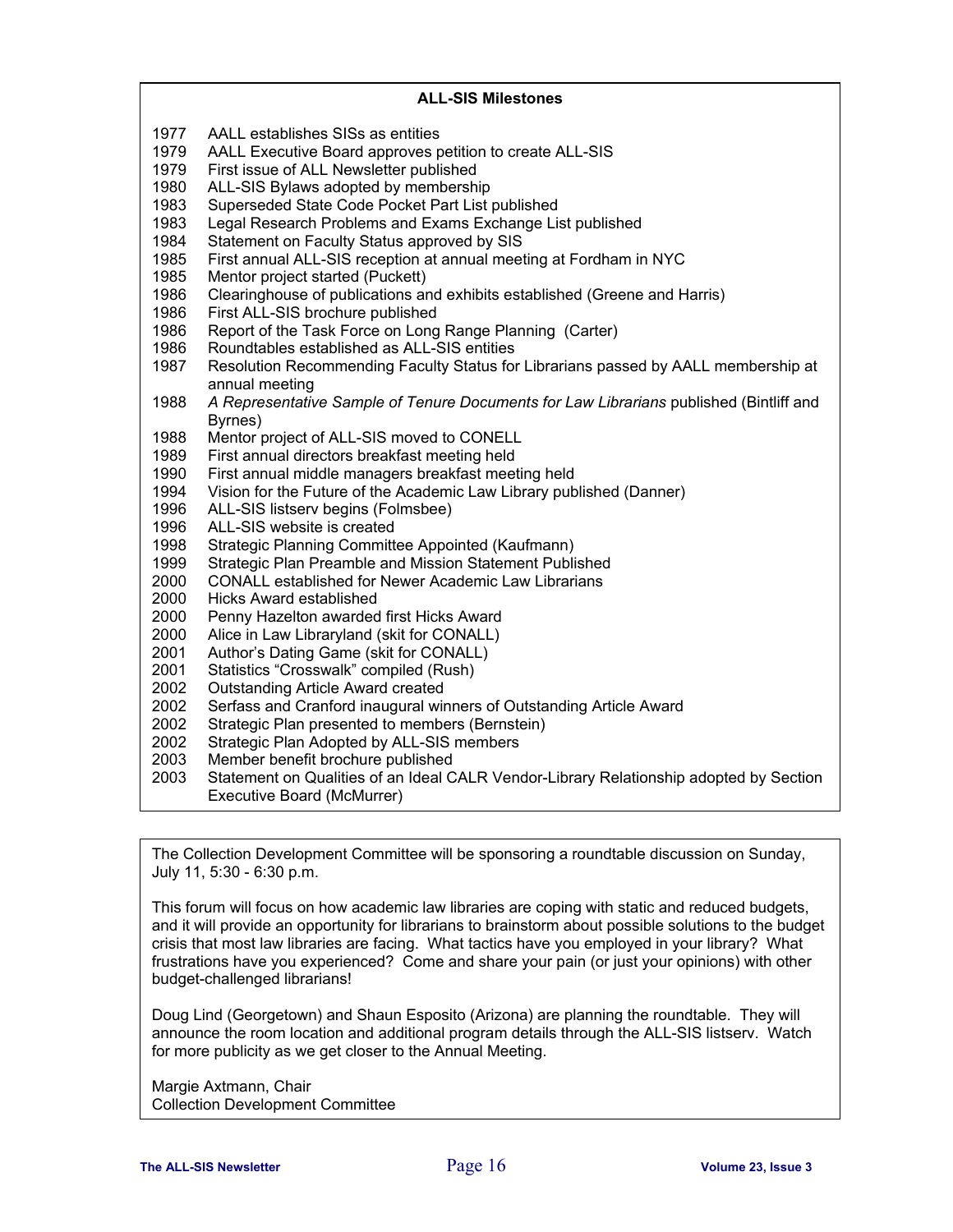#### **ALL-SIS Legal Research Committee: Legal Research Web Sourcebook & AALL Boston Advanced Legal Research Workshop**

Submitted by Wendy Scott, Assistant Director for Faculty & Outreach Services, H. Douglas Barclay Law Library, Syracuse University College of Law

The ALL-SIS Legal Research Committee is developing a Legal Research Web Sourcebook. The Sourcebook, which will reside on the ALL-SIS web site, will be a password-protected repository of legal research course materials that can be shared with all members of AALL.

The goals of the Sourcebook are threefold: 1) to make legal research syllabi, course proposals and course materials available to members of AALL who teach legal research; 2) to stimulate the creation of new legal research courses and new methods for teaching legal research, and: 3) to support legal research training programs in non-academic law libraries.

The Legal Research Committee needs your help to make the Sourcebook a success. If you would like to contribute your legal research course and training materials to the Sourcebook, please contact Jennifer Murray at [Jennifer.Murray@asu.edu.](mailto:Jennifer.Murray@asu.edu) More information on the Sourcebook and how to contribute will be available at the ALL-SIS PR Table at the annual meeting in Boston.

If you teach Advanced Legal Research, please join the Legal Research Committee's Advanced Legal Research Instructors Workshop in Boston on July  $12^{\text{th}}$  from 7:00 - 8:45 am. The roundtable will give participants an opportunity to share their teaching experiences, discuss successes and 'challenges,' and stimulate ideas for future creative and effective collaboration among instructors.

For more information about either of these projects, please contact:

Beth DiFelice, Co-Chair, ALL-SIS Legal Research Committee Assistant Director & Head of Public Services Ross-Blakley Law Library, Arizona State University [beth.difelice@asu.edu](mailto:beth.difelice@asu.edu) (480) 965-4871

OR

Wendy Scott, Co-Chair, ALL-SIS Legal Research Committee Assistant Director for Faculty & Outreach Services H. Douglas Barclay Law Library Syracuse University College of Law [wescott@law.syr.edu,](mailto:wescott@law.syr.edu) (315) 449-2838

#### **For the Boston-Bound…..**

Will you be in Boston to attend the AALL Annual Meeting this summer? If so, be sure to stop by the Academic Law Libraries SIS table in the vendor hall. This year marks the 25<sup>th</sup> anniversary of our SIS and there will be a special display at the table commemorating the occasion. There will also be a drawing for an Amazon gift certificate with entry forms available at the table.

Plan on joining your academic law library colleagues for the ALL-SIS reception. This year's reception is being held on Tuesday July  $13<sup>th</sup>$  at the Harvard Law Library from 6:30 - 9:00 p.m. Transportation to Harvard will be provided with details on times and pick-up locations available at the ALL-SIS table in the vendor hall.

See you in Boston!!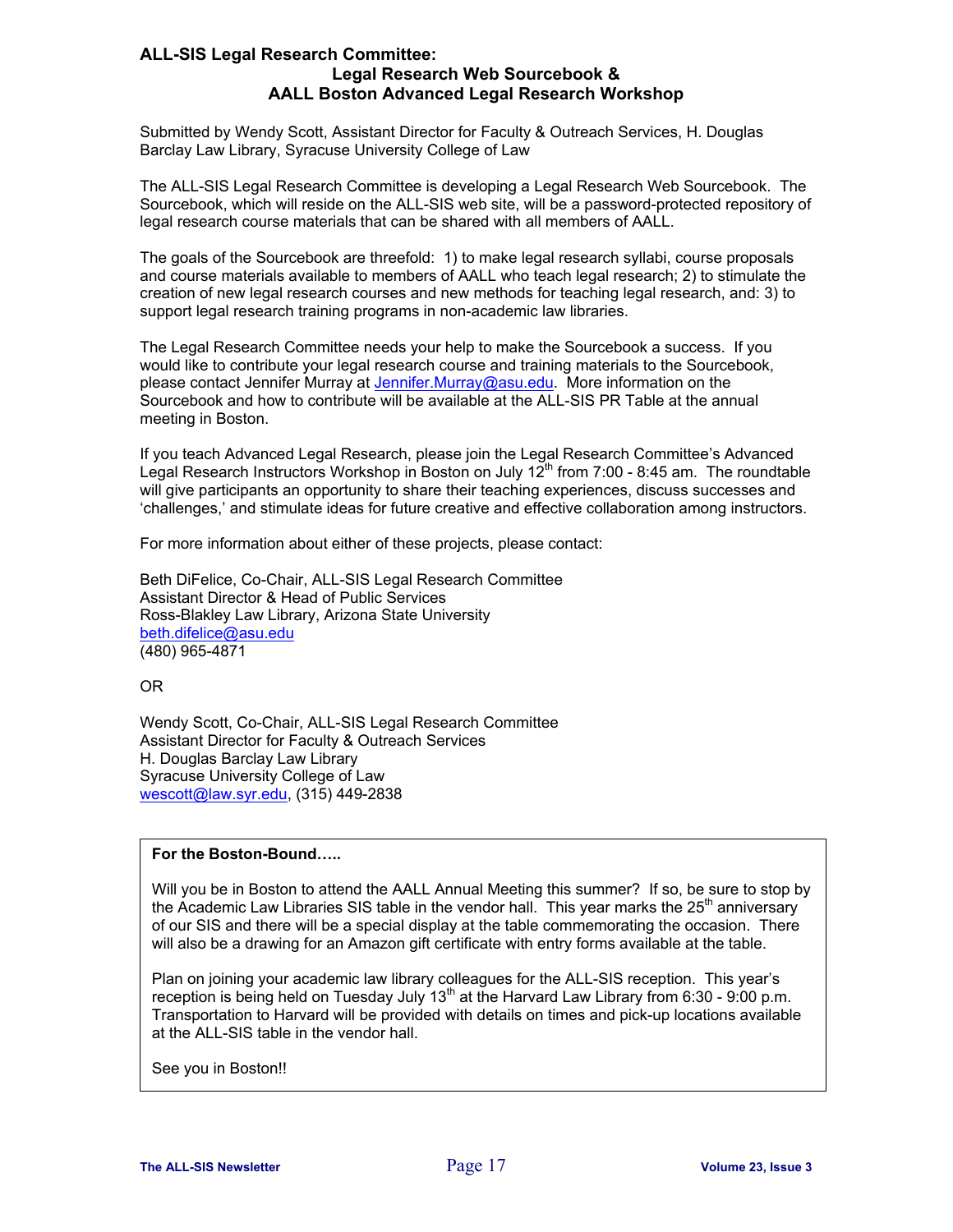#### **ALL-SIS Discussion Group Instructions**

Greetings from the Topeka hinterland! I wanted to take a moment to explain how to join and participate in the Academic Special Interest Section Discussion group hosted by AALL in Chicago.

Currently, AALL staff automatically subscribe all current members of the SIS to the discussion group in August of each year. Under current policies established by the AALLNET advisory committee, the older subscriber list is purged, and the list of current members is recompiled and replaced.

#### **Some Minor Things to be Aware of?**

1) If your address is incorrect in the AALL database, it will be incorrect in the discussion forum.

2) If you change your address, or want to subscribe (participate) using some other address, you need to manually subscribe with your new one.

3) If you want to unsubscribe, you also need to do this manually.

#### **The Fix?**

If your address is incorrect in the AALL database, you won't receive messages through the discussion group. If you have any doubts about your address, please check your listing in the database from time to time. The AALLNET web interface is pretty easy.

- a) Go to: <http://www.aallnet.org/>
- b) Select member log in
- c) Enter the email address that you use for AALLNET (and is in the AALL database)
- d) Enter your password
- e) Should see "Welcome to the AALL Members Only Section"
- f) Select tab that says, "Edit my record"

#### **To Subscribe?**

If you change your address, or want to subscribe (participate) using some other address, you need to manually subscribe with your new one.

- a) Go to: <http://www.aallnet.org/discuss/> and select "AALLNET Online Discussion Center"
- b) Login, by clicking in the upper right hand corner, where is says: "you are not logged in"
- c) Enter the email address that you use for AALLNET
- d) Enter your password
- e) Select the "all forums" tab
- f) Select the group you want to join, and click on the "subscribe" on the far right
- g) Follow the remainder of the instructions (fairly easy)

#### **To Unsubscribe?**

Finally, if you want to unsubscribe, you also need to do this manually.

- a) Go to: <http://www.aallnet.org/discuss/> and select "AALLNET Online Discussion Center"
- b) Login, by clicking in the upper right hand corner, where is says: "you are not logged in"
- c) Enter the email address that you use for AALLNET (in the AALL database)
- d) Enter your password
- e) Select the "all forums" tab
- f) Select the group you want to join, and click on the "subscribe" on the right
- g) Follow the remainder of the instructions (fairly easy)

#### **Looking for An Overview of all AALL Discussion Groups?**

#### <http://www.aallnet.org/discuss/>

As always, do not hesitate to contact me with concerns or issues surrounding the discussion group; I can be reached at [mark.folmsbee@washburn.edu](mailto:mark.folmsbee@washburn.edu) (785) 231-1088.

Happy to help.

Mark Folmsbee ALL-SIS List Manager (Associate Dean Computer Services, Washburn School of Law)